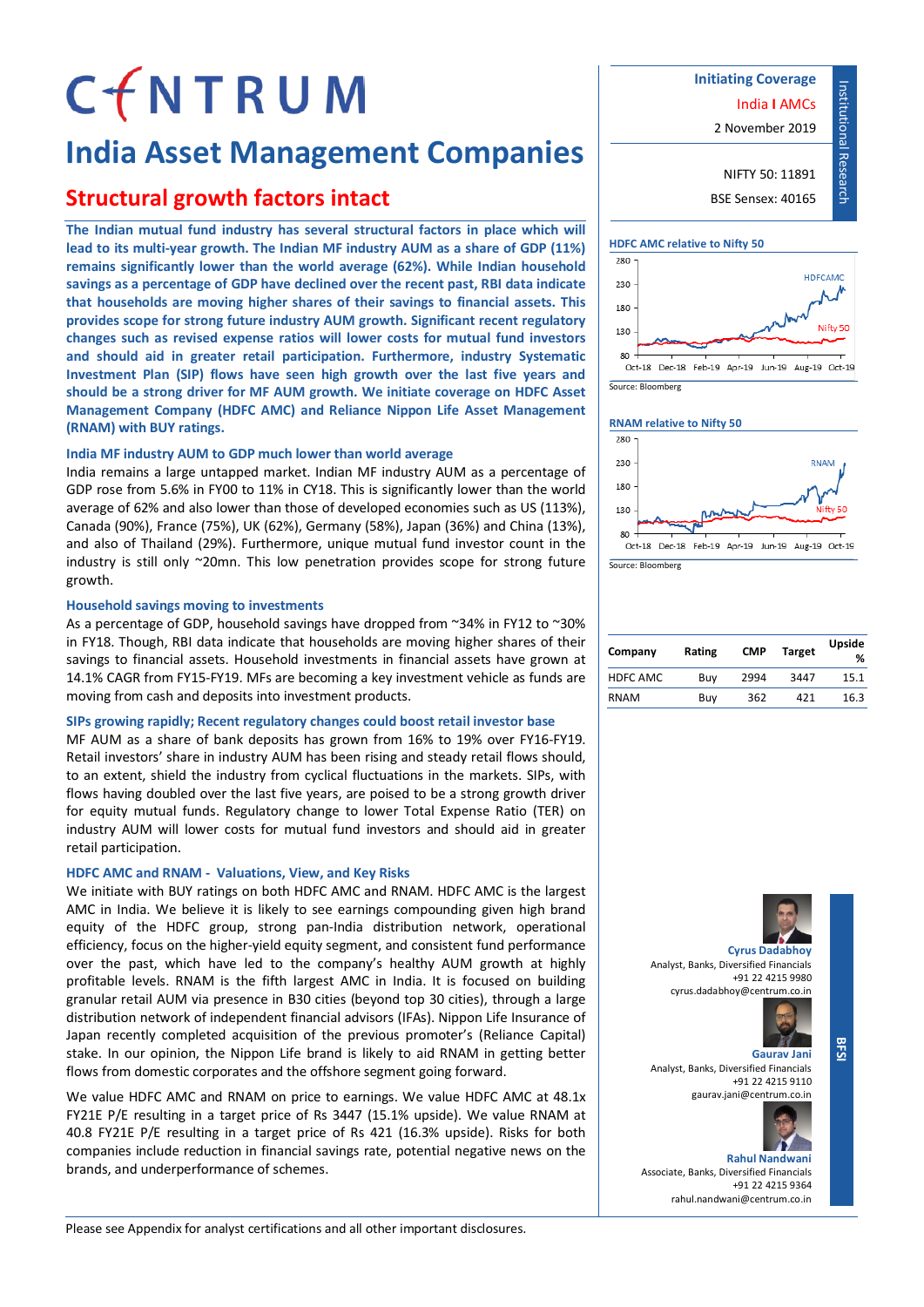## **Valuation Sheet**

#### **Valuation comparison**

|                 | <b>Mkt Cap</b> |         | <b>CAGR FY19-FY21E (%)</b> |            |             | PE(x)        |              |             | P/B(x)       |              |             | <b>RoE</b> (%) |              |
|-----------------|----------------|---------|----------------------------|------------|-------------|--------------|--------------|-------------|--------------|--------------|-------------|----------------|--------------|
| Company         | Rs bn          | Revenue | Core<br>Profit             | <b>PAT</b> | <b>FY19</b> | <b>FY20E</b> | <b>FY21E</b> | <b>FY19</b> | <b>FY20E</b> | <b>FY21E</b> | <b>FY19</b> | <b>FY20E</b>   | <b>FY21E</b> |
| <b>HDFC AMC</b> | 631.0          | 11.2    | 20.4                       | 28.0       | 33.9        | 35.3         | 41.8         | 10.3        | 12.9         | 15.6         | 35.0        | 39.1           | 40.1         |
| <b>RNAM</b>     | 217.8          | $-0.4$  | 14.3                       | 13.9       | 25.1        | 29.9         | 35.1         | 4.8         | 5.5          | 8.3          | 19.5        | 18.6           | 23.8         |

Source: Company, Centrum Research estimates

## **HDFC AMC RNAM Market Data**

| в. |  |  |  |
|----|--|--|--|
|    |  |  |  |
|    |  |  |  |
|    |  |  |  |

**Market Data**

| <b>HDFCAMC IN</b> |
|-------------------|
| Rs3140/1302       |
| Rs631bn           |
| 213mn             |
| 13.9%             |
| 457,995           |
|                   |
|                   |

| 52 week H/L:          | Rs373/120         |
|-----------------------|-------------------|
| Market cap:           | Rs218bn           |
| Shares outstanding:   | 612 <sub>mn</sub> |
| Free float:           | 40.5%             |
| Avg. daily vol. 3mth: | 2.327.001         |
| Source: Bloomberg     |                   |

**Bloomberg:** RNAM IN

#### **Shareholding pattern**

| - -           |        |               |               |               |
|---------------|--------|---------------|---------------|---------------|
|               | Sep-19 | <b>Jun-19</b> | <b>Mar-19</b> | <b>Dec-18</b> |
| Promoter      | 79.3   | 75.0          | 85.8          | 85.8          |
| <b>FIIs</b>   | 4.6    | 7.5           | 3.0           | 2.7           |
| <b>DIIs</b>   | 4.2    | 3.9           | 3.8           | 4.4           |
| Public/others | 11.9   | 13.6          | 7.5           | 7.1           |
| Source: BSE   |        |               |               |               |

#### **Shareholding pattern**

|               | Sep-19 | Jun-19 | <b>Mar-19</b> | <b>Dec-18</b> |
|---------------|--------|--------|---------------|---------------|
| Promoter      | 82.7   | 82.7   | 82.7          | 82.8          |
| FIIs          | 5.8    | 4.7    | 4.2           | 3.9           |
| <b>DIIs</b>   | 1.0    | 1.1    | 1.1           | 1.1           |
| Public/others | 10.6   | 11.5   | 12.1          | 12.2          |
| Source: BSE   |        |        |               |               |

#### **HDFC AMC versus NIFTY 50**

|                        | 1 <sub>m</sub> | 6m   | 1 year |
|------------------------|----------------|------|--------|
| <b>HDFCAMC IN</b>      | 8.2            | 75.2 | 108.7  |
| NIFTY 50               | 4.7            |      | 14.5   |
| Source: Bloomberg, NSE |                |      |        |

#### **RNAM versus NIFTY 50**

|                        | 1m   | 6m   | 1 year |
|------------------------|------|------|--------|
| <b>RNAM IN</b>         | 33.9 | 79.8 | 110.0  |
| NIFTY 50               | 4.7  | 19   | 14.5   |
| Source: Bloomberg, NSE |      |      |        |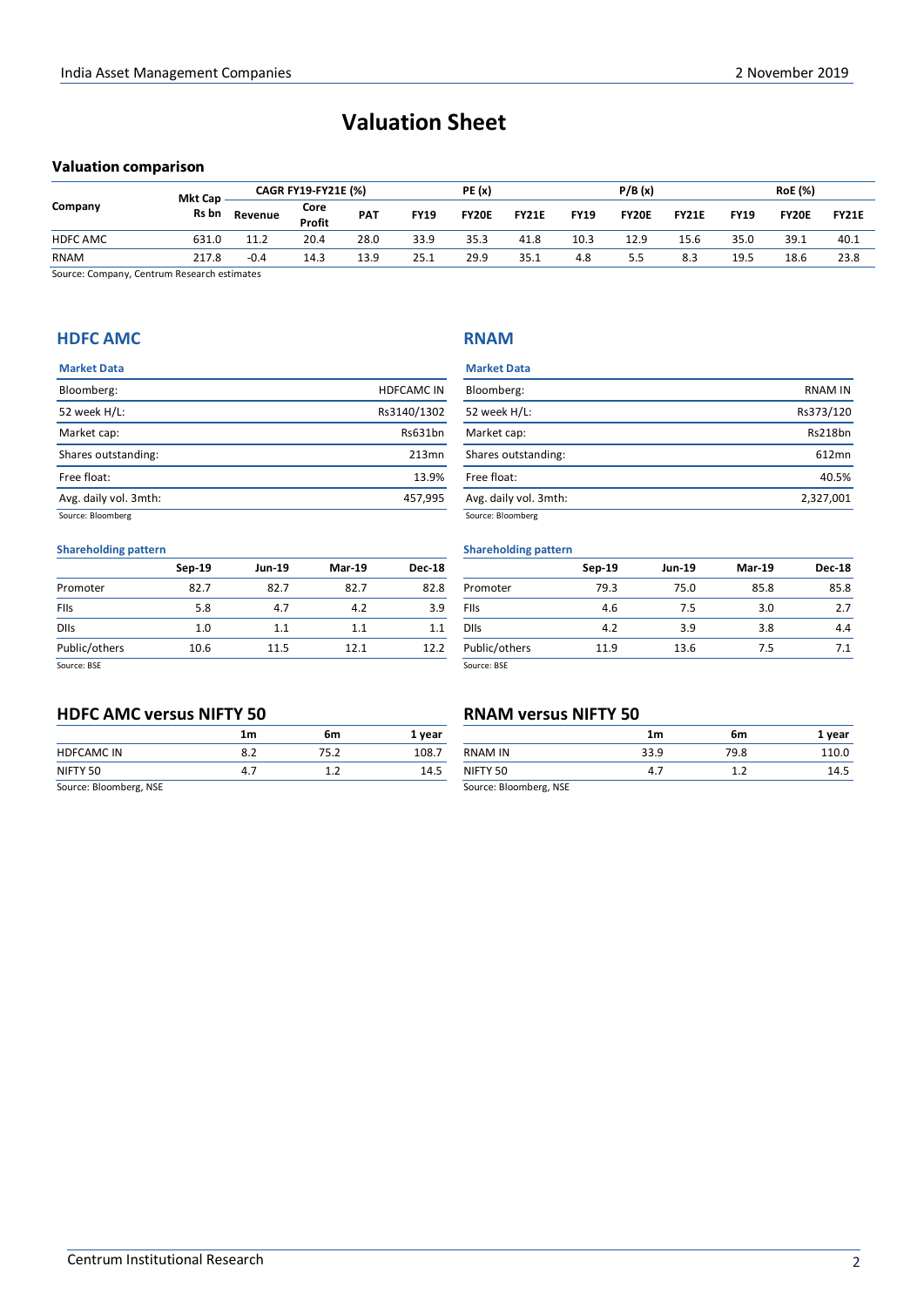## **India Asset Management Industry**

## **Underlying growth opportunity**

Indian mutual fund industry AUM as a share of GDP rose from 5.6% in FY00 to 11% in CY18. However, the industry still has tremendous potential for growth, considering India is a large untapped market (unique mutual fund investors in the Industry are still only ~20mn - compared to India's population of over 1.3bn). India's AUM to GDP is significantly lower than the world average of 62% and also lower than many developed economies like US (113%), Canada (90%), France (75%), UK (62%), Germany (58%), Japan (36%) and China (13%), and also of Thailand (29%). This relatively low penetration provides a large scope for strong growth ahead.



**Fig 1: India: Mutual fund AUM as a percentage of GDP**

Source: ICI, World Bank

#### **India's Household Savings**

While India's overall household savings (as a % of GDP) have been on a declining trend since FY 2011-12, the bulk of the decline is attributable to fall in physical savings rather than financial savings. The decline in household physical savings is responsible for a majority of the total fall in household savings since FY 2011-12 while financial savings has been relatively more stable. The main reason behind this appears to be falling or stagnating returns in real estate and gold as opposed to higher returns in equity and debt markets. As of FY18, gross financial savings is about 51% of the total household savings with headroom to grow even further driven by a structural decline in inflation and ongoing formalization of the economy. Within financial assets, the share of non-bank deposit instruments like mutual funds and insurance are on the rise.



**Fig 2: Household Financial Savings have been more stable than Physical Savings** 

Source: RBI Handbook FY18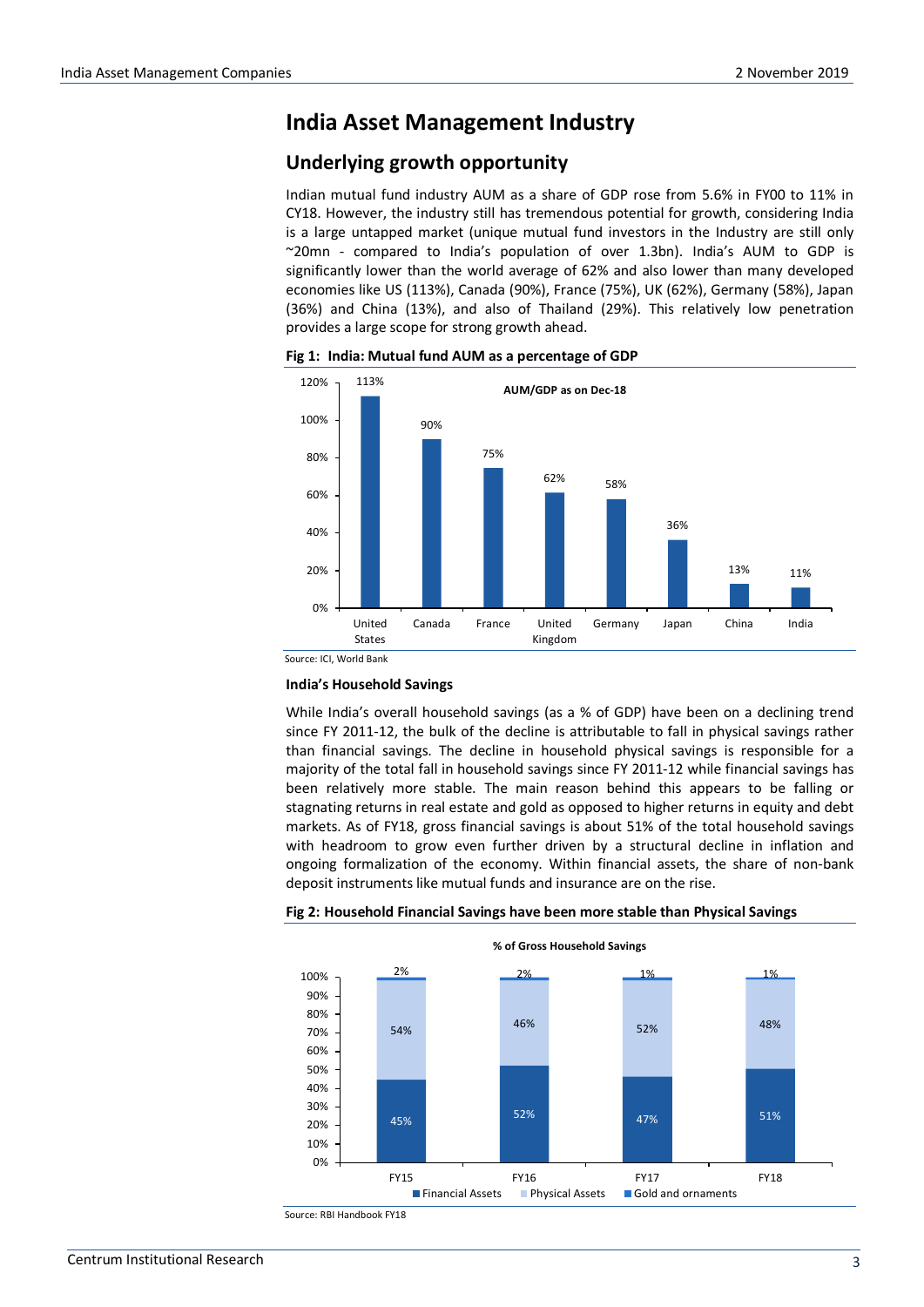

**Fig 3: Share of MF AUM to total deposits of Scheduled Commercial Banks over last 9 years**

Source: RBI

MF AUM as a share of bank deposits has grown from 13% to 19% in the last four years.

#### **High long-term-average growth in mutual funds AUM**

The mutual funds industry history in India started in 1963 with the formation of the first mutual fund - Unit Trust of India (UTI). The number of MF houses increased to 33 in 2000 with total assets of ~Rs. 1.2 trillion. Since then, despite being subject to cyclical factors, (i.e. performance of capital markets in equity segment and the interest rate cycle in debt segment), but supported by various regulatory measures as well as investor education initiatives, the mutual fund industry has witnessed healthy growth with AUM of ~Rs. 25.6 trillion as of end-September 2019; implying ~17% CAGR for nearly two decades. From a more recent starting point (FY11) also, overall MF AUM growth has shown a strong performance with through-the-cycle overall MF AUM CAGR (FY11 - FY19) of 19%.



**Fig 4: Industry Overall MF AUM growth** 

Source: AMFI, Centrum Research

Mutual fund flows rose sharply over FY12-18. Factors broadly responsible for these were that inflation was largely controlled, as also the outperformance of the capital markets and measures taken by the government to formalise the economy (e.g. demonetization) leading to financialisation of savings: flowing from real estate and gold to mutual funds.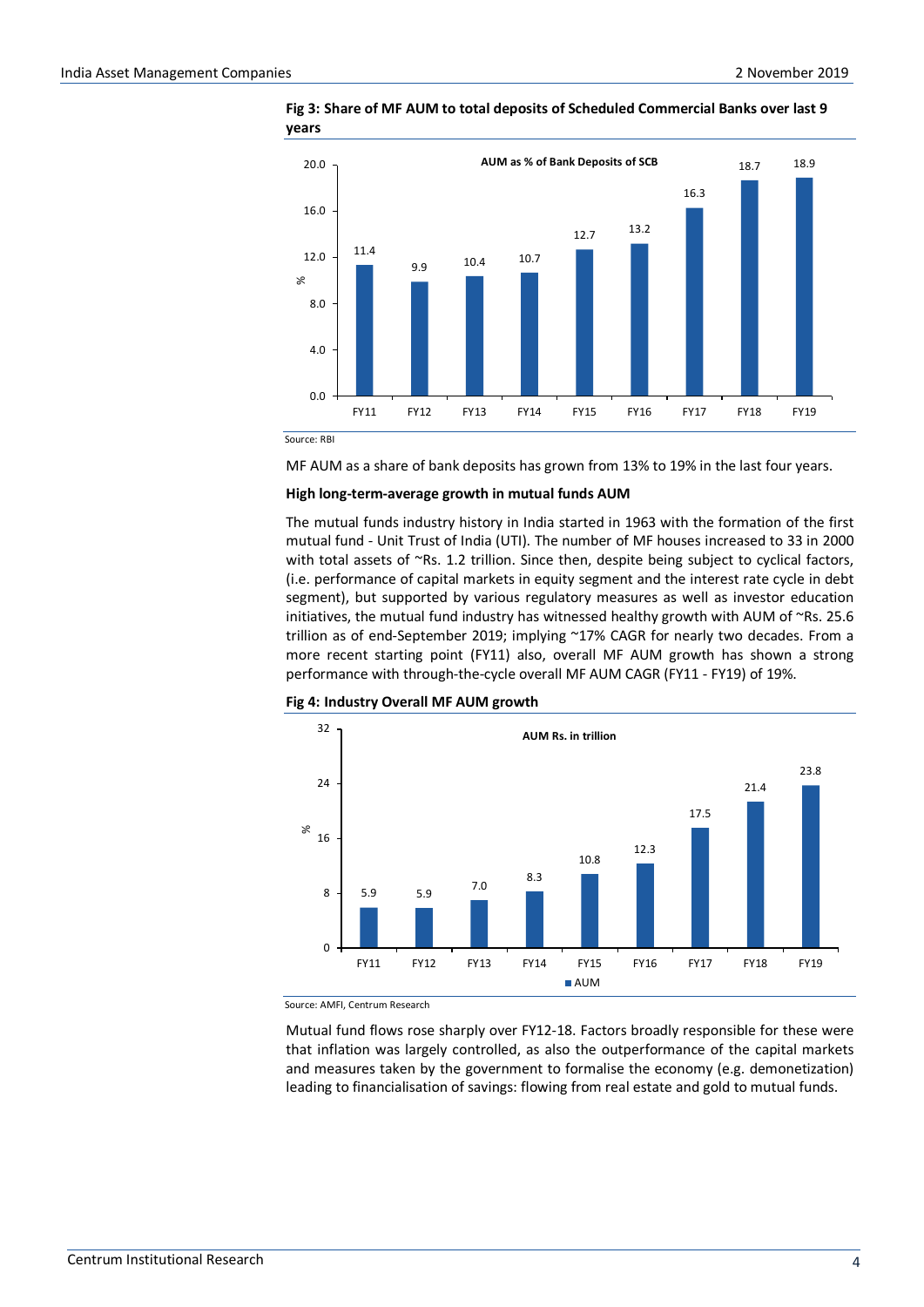#### **Fig 5: Industry AUM Growth**



Source: AMFI, Centrum Research

#### **Growth rate softens in FY19 and FY20YTD**

Since the beginning of FY19, increased volatility in the capital markets resulted in a softening of MF AUM growth. Overall MF AUM (on quarterly avg basis) grew only 5.8% YoY for the 12 months ended September 2019. Equity MF AUM for the 12 months ended Sept 2019 improved 12% YoY, while debt funds were down 28% YoY for the same period. Liquid Funds were up while Others (ETF, Index and fund of funds) were up 62%.

#### **Fig 6: Debt funds AUM shrank in FY19**



Source: AMFI, Centrum Research



**Fig 7: FY19: Industry Equity MF AUM growth softens**

Source: AMFI, Centrum Research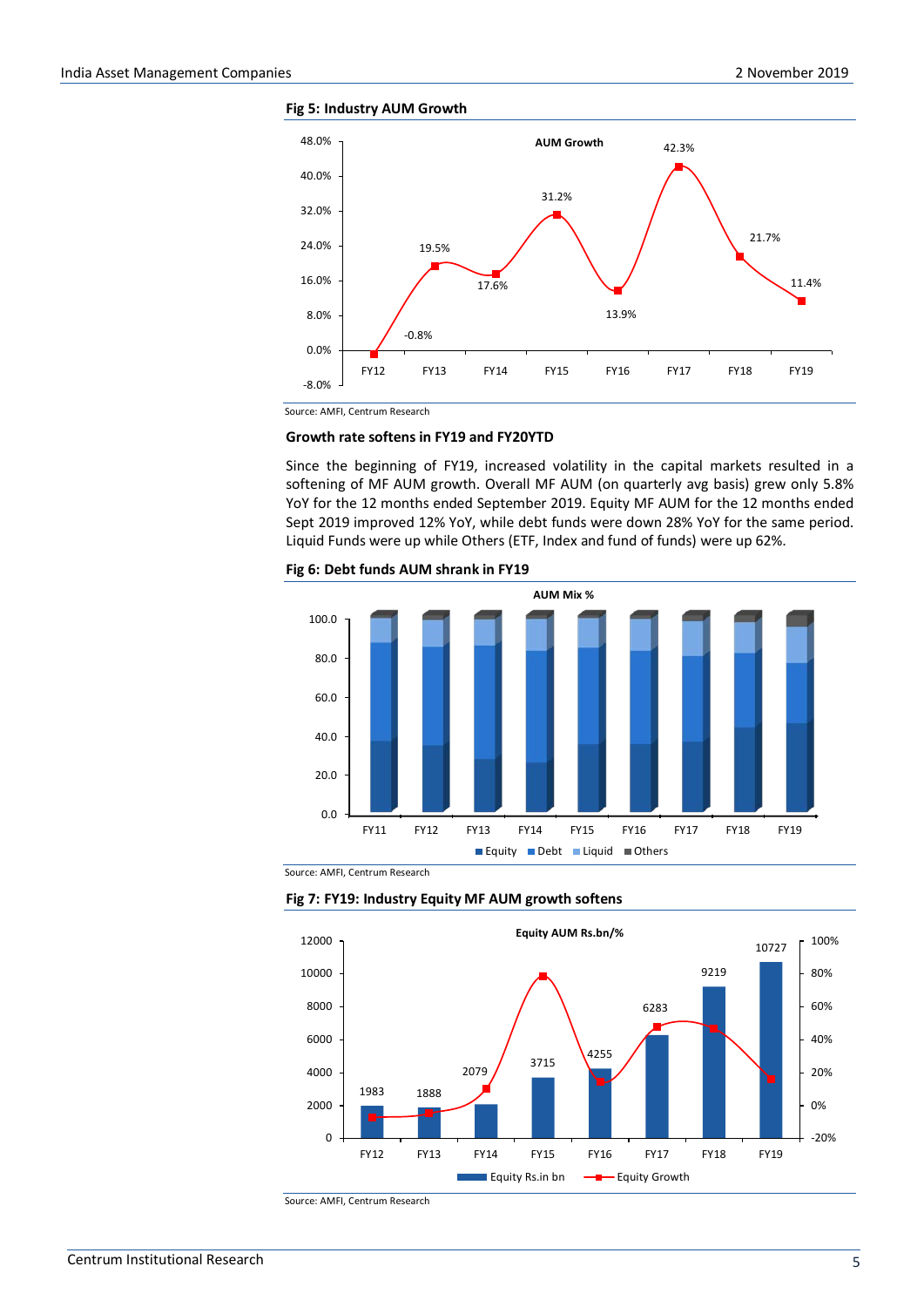#### **Fig 8: Debt MF AUM witnesses a decline**



Source: AMFI, Centrum Research





Source: AMFI, Centrum Research

#### **Equity inflows have softened but SIPs continue to be strong**

Net inflows in the equity segment, which were healthy in FY18 at ~Rs 2.6trn, witnessed a decline in FY19 to ~Rs1.1 trn, on the back of volatility in the equity market. Equity MF flows slowed down in FY19 with average monthly net inflows declining to ~Rs 100bn as compared to the all-time high average monthly net inflows of ~Rs 210bn over FY2018.

However, SIP inflows have remained robust, netting monthly average inflows of Rs 81bn over FY19. Monthly SIP inflows have shown a steady uptrend over the last few years increasing to Rs 81bn in FY19. SIP inflows have been growing from Rs 31bn per month in April 2016 to Rs 82bn in September 2019. In FY19, SIP inflows constituted ~33% of total gross inflow.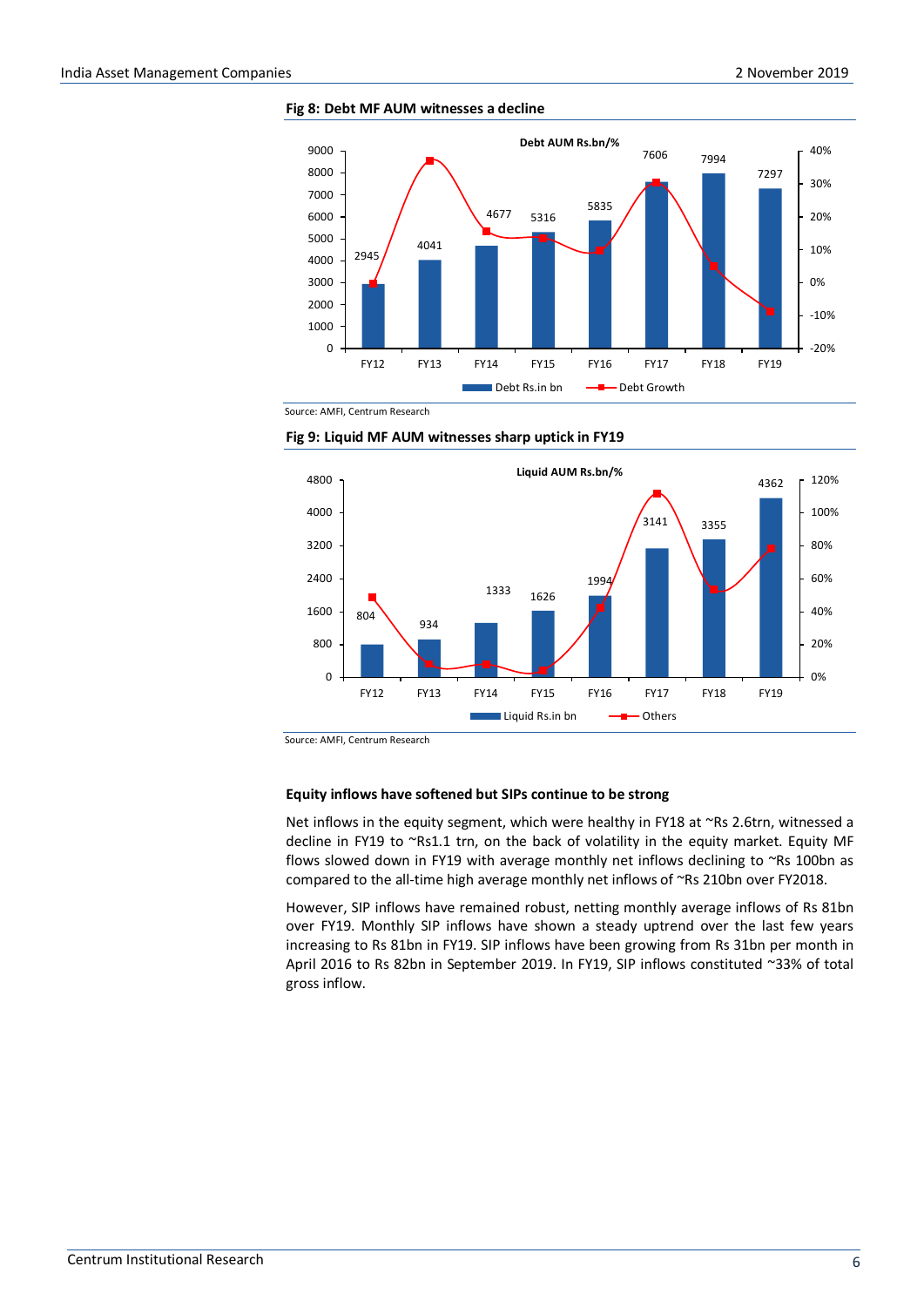#### **Fig 10: MFs AUM growth supported by sticky SIP flows**



Source: AMFI, Centrum Research

Given ease of transacting using technology, gradually increasing risk appetite among retail investors, and low average ticket size, momentum of SIP flows is likely to remain intact, which will support overall accretion in AUM.

#### **Debt funds provide higher yield potential**

Debt funds generally tend to provide higher yields when compared to FD returns provided by banks.

#### **Fig 11: FD Rates of top banks**

|           | <b>HDFC Bank</b>                  | <b>SBI</b> | Kotak | Axis | <b>BOB</b> | <b>ICICI</b> |
|-----------|-----------------------------------|------------|-------|------|------------|--------------|
| upto 1Y   | 6.9%                              | 5.8%       | 6.8%  | 6.8% | 6.5%       | 6.5%         |
| $1Y-2Y$   | 6.8%                              | 6.5%       | 6.8%  | 7.2% | 6.6%       | 6.8%         |
| 2Y-3Y     | 7.1%                              | 6.3%       | 6.8%  | 7.0% | 6.5%       | 7.1%         |
| $3Y-5Y$   | 7.0%                              | 6.3%       | 6.5%  | 7.0% | 6.3%       | 7.0%         |
| 5Y to 10Y | 7.0%                              | 6.3%       | 6.3%  | 6.8% | 6.3%       | 7.0%         |
|           | Coursey Company, Contrum Dossorsh |            |       |      |            |              |

Source: Company, Centrum Research

Investments in debt funds benefit from lower taxation on long-term capital gains: Unlike bank FDs which are taxed at marginal income tax slab rates, long-term capital gains (for a holding period >3 years) arising out of investments in debt funds enjoy the benefit of lower taxation at 20% (with indexation benefit). Given the higher return potential and lower tax incidence in case of debt funds, there is an industry-wide opportunity for improvement in penetration of debt funds.

#### **Investor profile of the industry**

Individual (HNI + retail) investor AUM share increased from 44% in FY14 to 55% in FY19. On the other hand, the institutional investor share in industry assets gradually declined from 56% in FY14 to 45% in FY19. A surge in individual investor investments has aided the growth in their share of AUM, which was at Rs 13.5 trillion at March 2019.

#### **Rise in individual investors to boost equity AUM**

The industry witnessed faster growth in the recent past with AUM growth at ~23.6% CAGR from FY14-FY19. Traction in FY17 was highest at ~42% followed by ~22% in FY18 and ~11% in FY19. Greater participation from individual investors led to higher growth in equity AUM at ~39% CAGR in the FY14-19 period, followed by the liquid AUM segment at ~27% CAGR. The individual participation in mutual fund AUM increased from 44% in FY14 to 55% in FY19. The rising preference of individuals for investing in equity schemes augurs well for the growth of equity proportion in the AUM.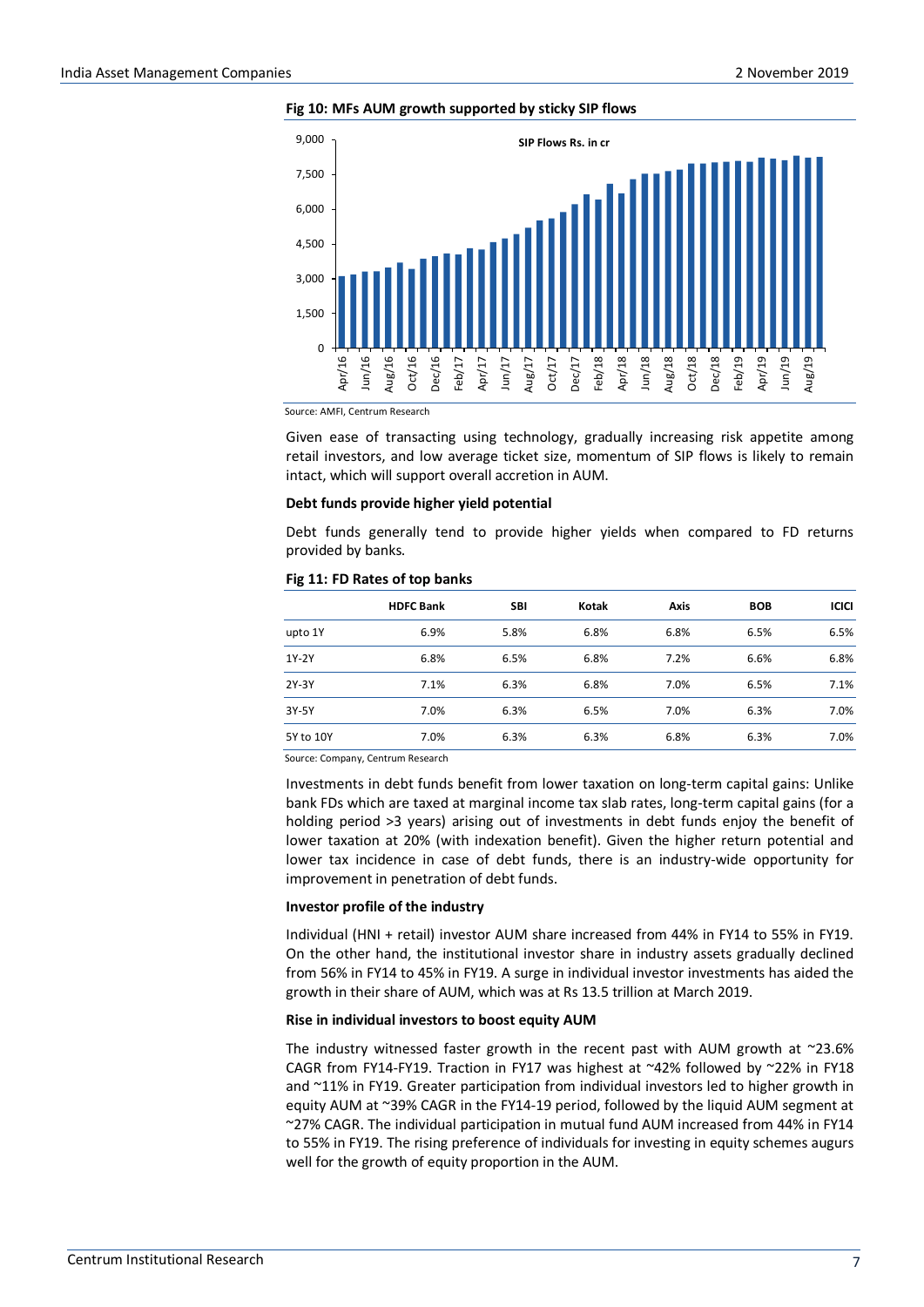

**Fig 12: Institutional contribution to industry AUM softened in FY19**

Source: AMFI, Centrum Research





Source: AMFI, Centrum Research

AUM flows from individual investors have witnessed the fastest growth among investor categories. With the recent surge in individual investors' participation in mutual funds, they have shown a growing preference for equity-oriented funds.



#### **Fig 14: Institutional investors' allocation to liquid & other funds going up**

Source: AMFI, Centrum Research

Institutional investor AUM has witnessed a general slowdown in allocation to debt funds, while exhibiting growth in the liquid & other funds categories.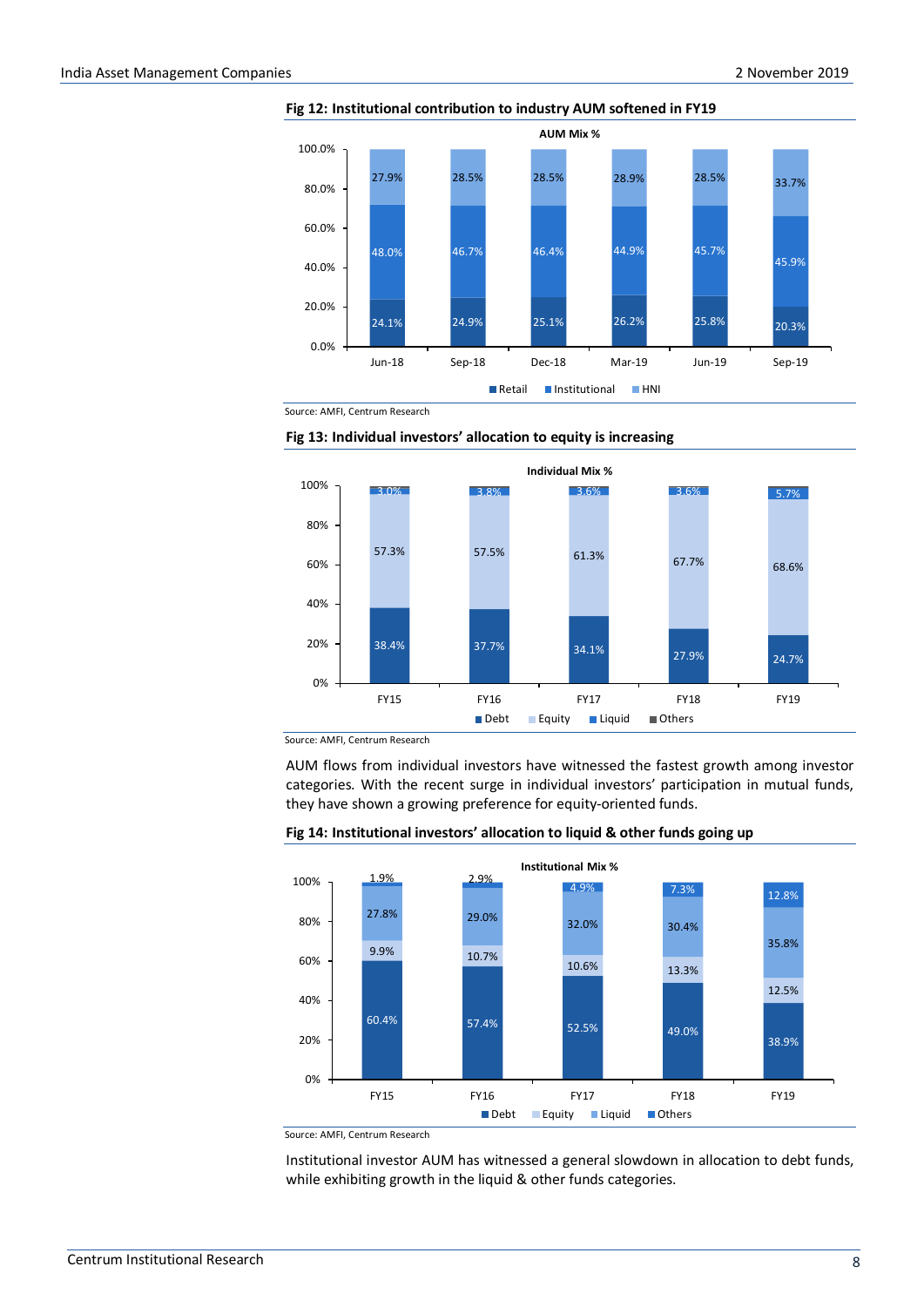#### **Product distribution**

#### **Still agency driven…**

There are four main distribution channels for mutual funds in the country:

- **Banks**,
- **National distributors,**
- **Independent financial advisors (IFAs) and**
- **Other empanelled distributors.**

Given the large network and individual clientele, banks form an important channel for distribution of mutual funds.

#### **…Though direct route gaining ground, boosted by the ease of access in the online channel**

In 2012, SEBI mandated AMCs to provide a separate plan for direct investments (direct plans), i.e., investments not routed through a distributor. These plans were mandated to have a lower expense ratio excluding distribution expenses, commission, etc. and have since been contributing consistently to AUMs. AMCs started offering direct plans since 2013, and institutional investors were quick to accept this route.





Source: AMFI, Centrum Research

Assets under the direct plan have grown at an annualised 27.1% between March 2014 and March 2019 to Rs 10.4tn. The share of direct plans' AUM has risen to 41% from 35% of the industry AUM over FY14-FY19**.** The integration of user interface through online channels has provided an additional push for growth in direct-plan assets.



**Fig 16: …whereas direct route is predominant in institutional AUM Mix**

Source: AMFI, Centrum Research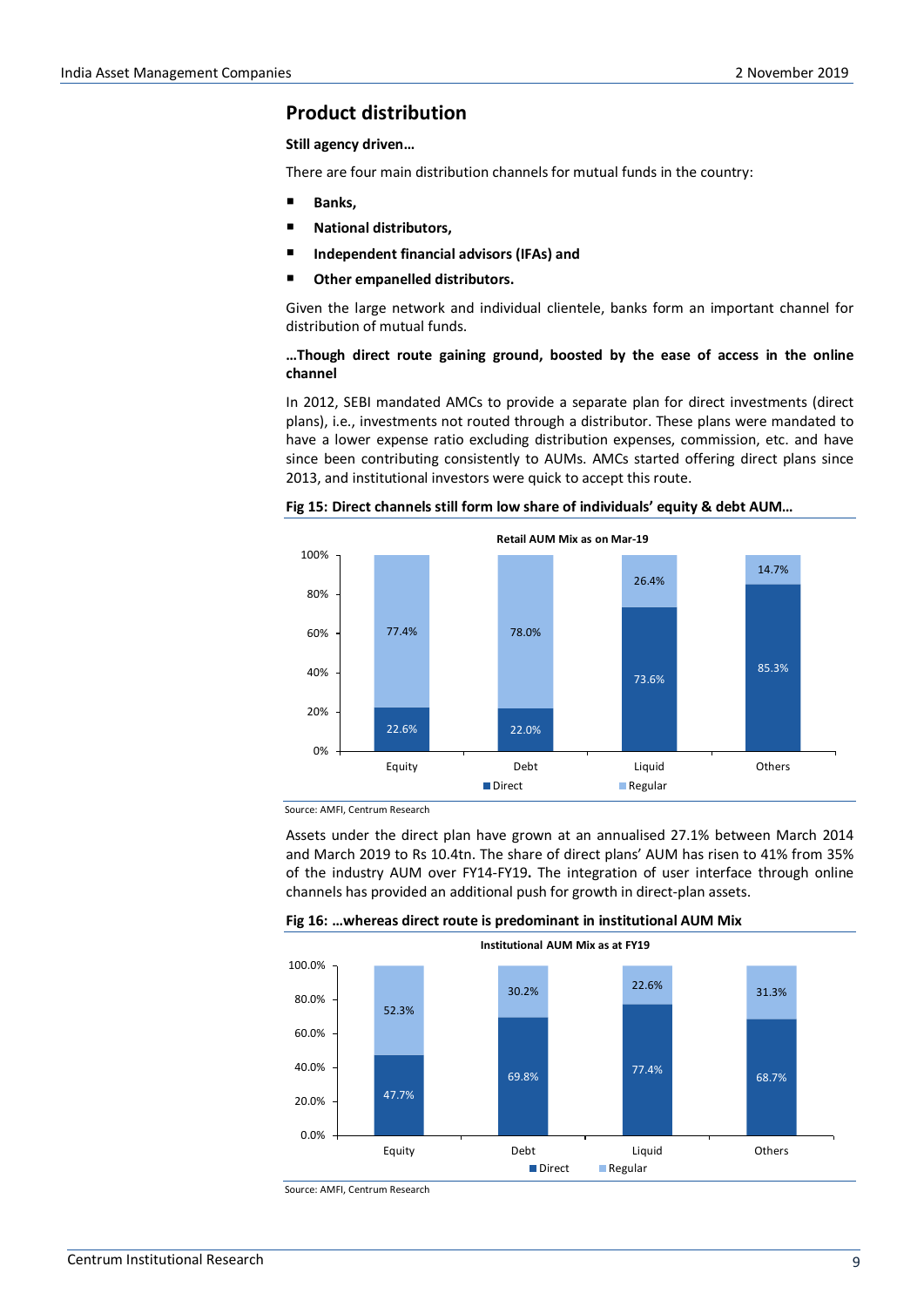#### **Continued focus on increasing penetration beyond major cities**

In the mutual fund industry, the top 30 (T30) cities account for ~84.4% of AUM at September 2019. Nearly two-third (~62%) of AUM is contributed by top five cities while the top 15 cities comprise ~75% of AUM. Though T30 cities have a major share of AUM, smaller cities are the likely way forward for supporting incremental business; the share of B30 (beyond top 30) cities has increased from 14.1% in June 18 to ~15.6% in September 2019. This rise is attributable to a lower base, push by distributors, and rising penetration led by improvement in technology and access to data.



#### **Fig 17: Retail share in B30 seeing improvement…**

Source: AMFI, Centrum Research



#### **Fig 18: …same is the case for HNI share in B30**

Source: AMFI, Centrum Research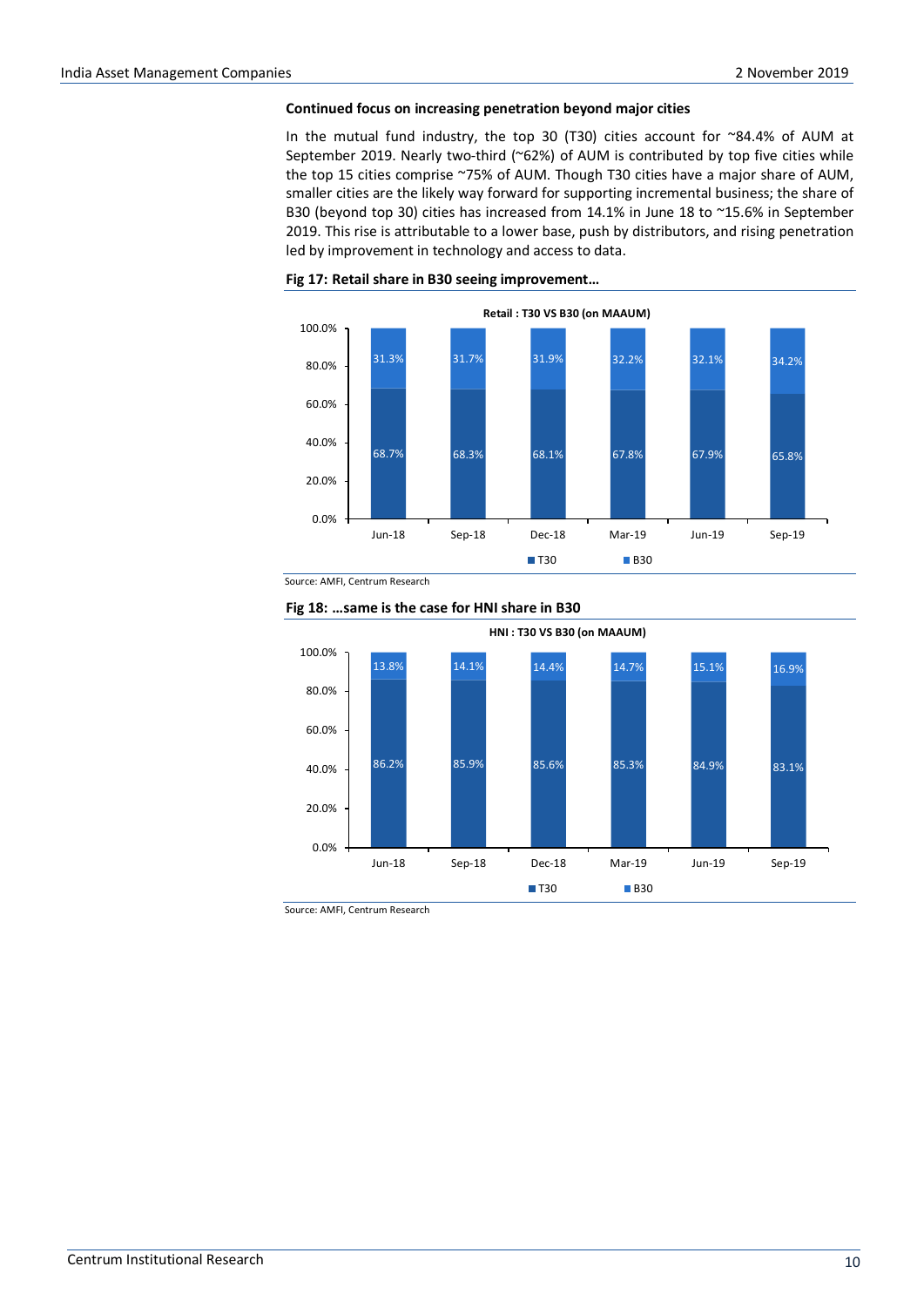

#### **Fig 19: Institutional AUM has stayed high in T30.**



#### **Asset Management business model likely to remain sustainable**

The asset management industry in India has been in existence for multiple decades. However, it was only after enactment of mutual funds regulations by SEBI in 1996 that the industry witnessed healthy growth for over two decades. Performance of the asset management industry is primarily based on AUM. This, in turn, is an outcome of net inflows and asset pricing.

In our opinion, inflows over the next 5-7 year period are likely to be reasonable, especially in the equity segment, led by rising preference for financial assets within household savings, increasing risk appetite, more access to information, and increasing reach of AMCs in smaller cities and towns. Rising AUM and the regulator's effort to lower cost for customers is seen bringing down the total expense ratios on AUM for the industry over the long-term. Overall AUM growth with favourable mix and continued focus on improving operational efficiency in the industry makes it likely that earnings growth in the industry will continue.

#### **Industry to remain dominated by top AMCs; consolidation likely to continue**

The mutual fund industry continues to remain concentrated. At September 2019, the number of active AMCs was 44, while the AUM share of the top five and top 7 fund houses was ~59% and ~71%, respectively, as of Sept 2019 (basis QAAUM).

| Name                 | <b>MF AUM Rs Cr</b> | <b>Industry Share</b> |
|----------------------|---------------------|-----------------------|
| <b>HDFC AMC</b>      | 376,868             | 14.6%                 |
| <b>ICICI Pru AMC</b> | 351,234             | 13.6%                 |
| SBI Fund             | 321,011             | 12.5%                 |
| Aditya Birla         | 254,047             | 9.9%                  |
| <b>RNAM</b>          | 203,409             | 7.9%                  |
| Kotak Mahindra AMC   | 168,601             | 6.5%                  |
| UTI AMC              | 154,229             | 6.0%                  |

#### **Fig 20: Top-7 Fund Houses**

Source: Company, Centrum Research

The top 10 funds contributed ~82% to Industry AUM in FY19, showing that scale is crucial for thriving in the industry. While the industry has seen an increase in the number of mutual fund players, it has also undergone consolidation, especially the mid-sized and smaller AMCs. With profits skewed in favour of larger fund houses, the MF industry has seen a fair amount of M&A activity over the last 8-9 years. Most of the deals have been by way of acquisitions where entities bought out the entire stake in other AMCs. There have been a number of exits by foreign players from the industry, stakes of which were bought out by domestic companies looking to increase their market share through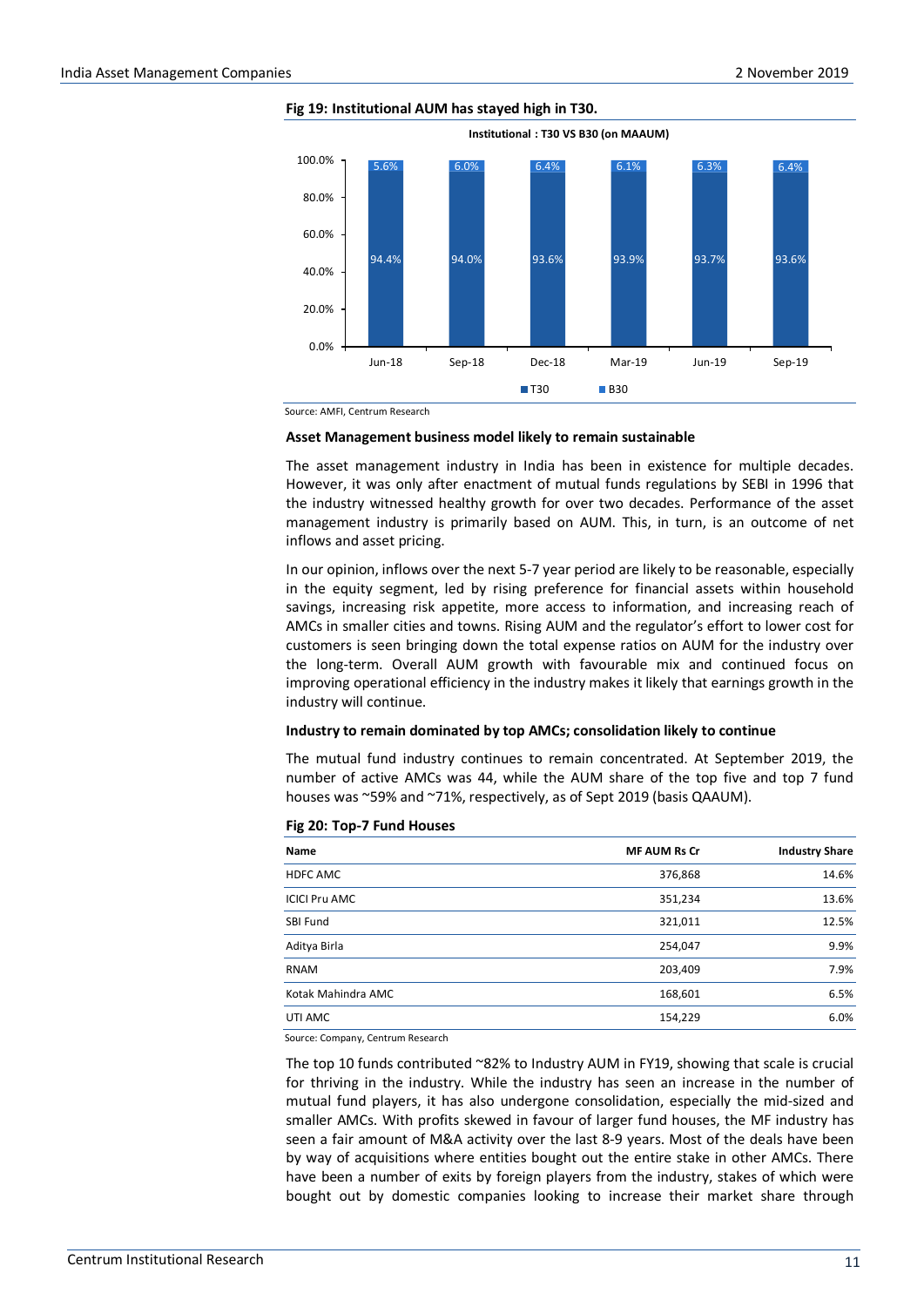inorganic routes. With there are some small loss-making entities still present, consolidation is likely to continue in the mutual fund industry.

#### **Domestic AMCs have an edge over foreign participants**

The Indian AMC industry continues to be dominated by domestic players. Many domestic AMCs are associated with banks, but some domestic business houses have also been able to capitalise on brands built in other fields of business.

#### **Recent regulatory changes**

Following are the key regulatory changes made by SEBI in the recent past:

- Phase out of upfront commission: SEBI banned the payment of upfront commissions to distributors, with effect from Oct-18. Also, SEBI notified that all commissions and expenses are to be expensed from the MF schemes' P&L alone and not through any other route (i.e. AMC/Trustee P&Ls - a common industry practice). AMCs generally paid out upfront commissions through the P&L of the AMC, while trail commissions were paid out through the respective schemes. The banning of upfront and the adoption of a full-trail model, has resulted in a decline in top-line yields of AMCs, but they have also been accompanied by a commensurate decrease in opex.
- Total expense ratio (TER) reduction: In Oct 2018, SEBI announced a reduction in the maximum TER that can be charged to mutual fund schemes. This largely had a negative impact on AMCs which operate large MF schemes (given higher TER cut for higher AUM slabs). However, the majority of this TER cut has been transferred to distributors. Per our discussions with HDFC AMC and RNAM management, ~85-90% of the TER cut has been transferred to distributors.

#### **Regulatory changes positive**

We believe the above regulatory changes are positive towards reducing costs for retail MF investors, and also in improving transparency. Further, taking into account the time required for the industry to smoothen the impact on its operations and profitability, we believe that the regulator may be done with making changes for the near-term.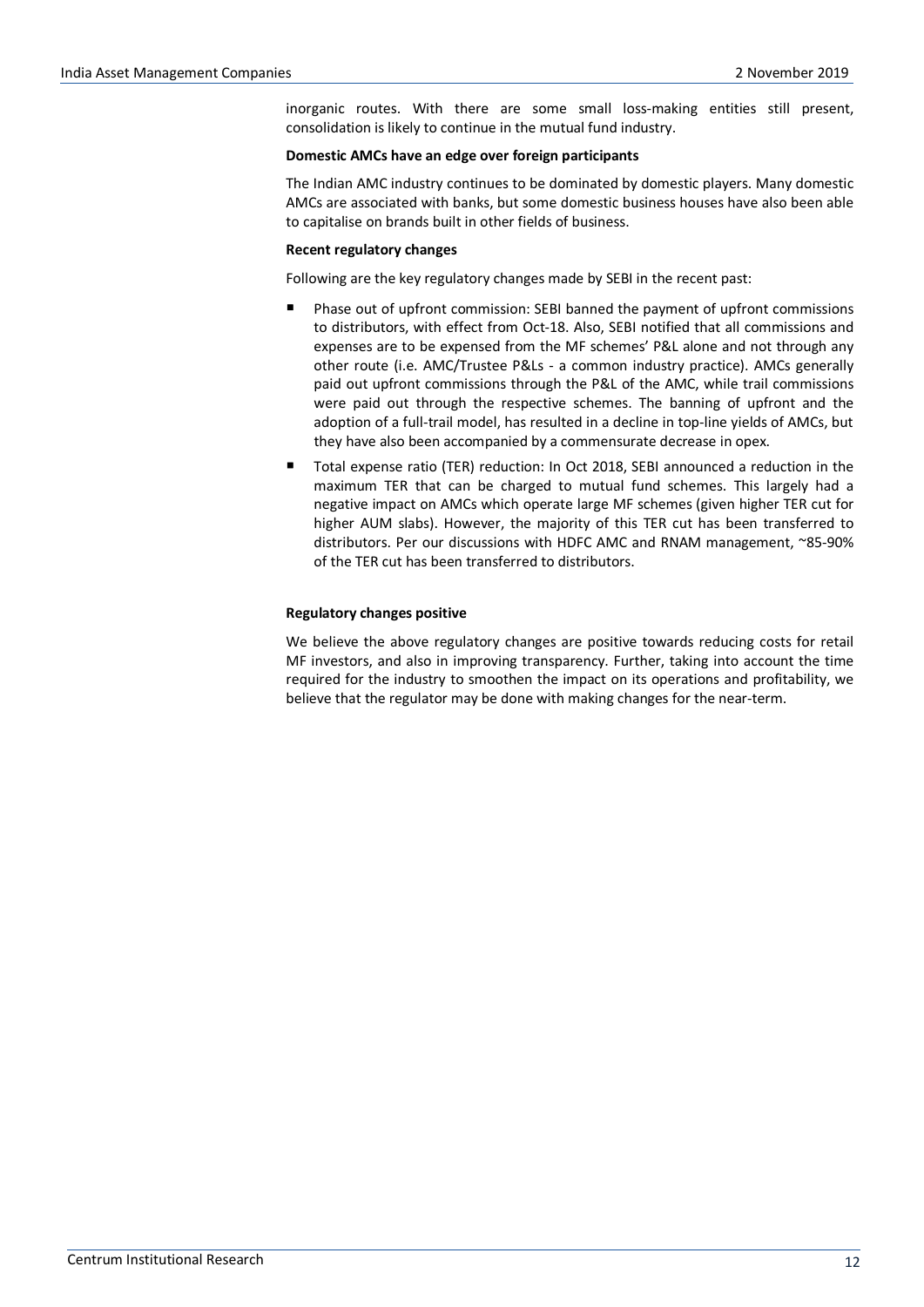## **HDFC Asset Management Company**

## **Key Investment Arguments**

#### **Strength of HDFC brand**

The HDFC brand carries great strength. The HDFC group has a strong presence across financial products and services, especially in the retail sector. HDFC group has emerged as a recognised financial conglomerate in India with a presence in housing finance, banking, asset management, life and non-life insurance, education finance, and real estate funds. Some listed companies of the HDFC group are HDFC Ltd, HDFC Bank, and HDFC Standard Life Insurance Company.

#### **Strong distribution network**

HDFC AMC's distribution franchise spans across over 200 cities with 213 branches, which are supported by a strong and diversified network of over 80,000 empanelled distribution partners across India, consisting of banks, national distributors and independent financial advisors (IFAs).

The company has a staff of over 1,200 employees with a majority of employees within sales, distribution and customer service. HDFC Bank contributes ~7.2% of total AUM and 10% of equity AUM. Increasing digitisation and emergence of fintech platforms such as Paytm Money are likely to gradually increase the share of the direct schemes to AUM, thereby lowering costs for existing and potential investors.

#### **Market leader in the retail investor segment; strong SIP flows**

HDFC AMC is the largest player in the individual investor segment, with 15.6% of the industry market share in individual MF AUM. AUM sourced from individuals tends to be more 'sticky'. A key metric to assess the 'stickiness' of the AUM is the inflow from systematic investment plans (SIPs). HDFC AMC received SIP flows of Rs 12.8bn per month (as at Sep-19). Moreover, 79.5% of the SIP book has a tenure of over 5 years, and 67.2% over 10 years. SIP flows, which come from retail investors and HNIs, tend to be largely directed towards equity MFs.

#### **Class-leading profitability**

HDFC AMC has ranked highest in terms of profitability (measured in terms of PAT/ Avg AUM) among the top 6 AMCs for each of the last 6 years (FY14-FY19). HDFC AMC delivered PAT / AUM of 29bps in FY19. This is supported by opex leverage of low Employee and Admin expenses, and higher Equity AUM mix improves the yields and hence the PAT.

Sharp focus on the higher-yielding equity segment, and operational efficiency have helped the company to maintain AUM growth at highly profitable levels (PAT CAGR of 21.1% over FY14-19). We estimate HDFC AMC to have a CAGR of 22% in PBT and 28% in PAT over FY19-21E.

We believe HDFC AMC's strong brand equity (benefitting from the HDFC name), strong distribution franchise, relatively higher proportion of equity assets, and continued delivery on fund performance make it one of the best opportunities to capitalize on the financial savings potential in the country.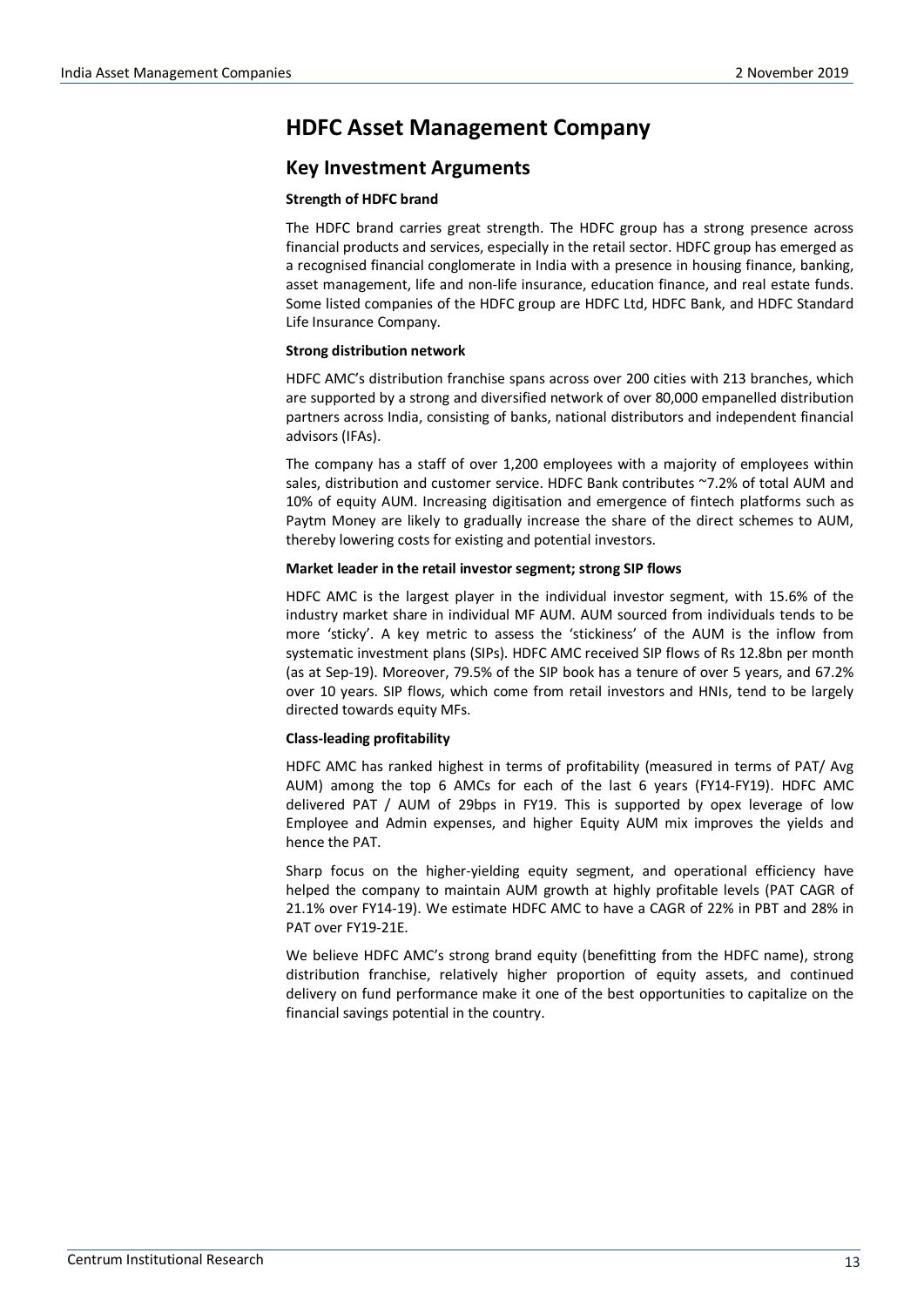#### **Company Profile & Brand**

The HDFC brand carries great strength. The HDFC group has a strong presence across financial products and services, especially in the retail sector. HDFC group has emerged as a recognised financial conglomerate in India with a presence in housing finance, banking, life and non-life insurance, asset management, real estate funds and education finance. Some listed companies of the HDFC group are HDFC Ltd, HDFC Bank, and HDFC Standard Life Insurance Company.

Post Sep 2018 when the IL&FS debt crisis came up, HDFC AMC actually benefitted. This is evidenced by the fact that while the industry as a whole lost liquid fund assets of ~Rs1.5trn (Sep-Oct 2018), HDFC Mutual Fund's liquid fund gained in assets over that period by ~Rs 330bn from Q2FY19 to Q3FY19.

We believe AUM growth is likely to sustain (we model next 2-year CAGR of 18% overall) given that retail equity inflows (i.e. SIPs) have remained healthy despite the correction in markets in FY19, reflective of a behavioural shift in retail investors as well as subdued returns in physical asset classes.

#### **Leader on multiple key parameters**

HDFC AMC is the industry leader on multiple metrics:

- a) Distribution and brand presence,
- b) Share of equity assets is among the highest,
- c) Retail AUM 15.6% market share of retail AUM (market leader) and

d) Profitability – 30bps (FY19) driven by its higher equity share. HDFC AMC's profitability is highest amongst the top 7 AMCs. Given the growth potential and granular nature of the business, strong distribution franchise, and industry-leading profitability metrics, we see premium valuation multiples sustaining despite the market-linked cyclical nature of AMC valuations.



#### **Fig 21: Overall Avg AUM mkt share**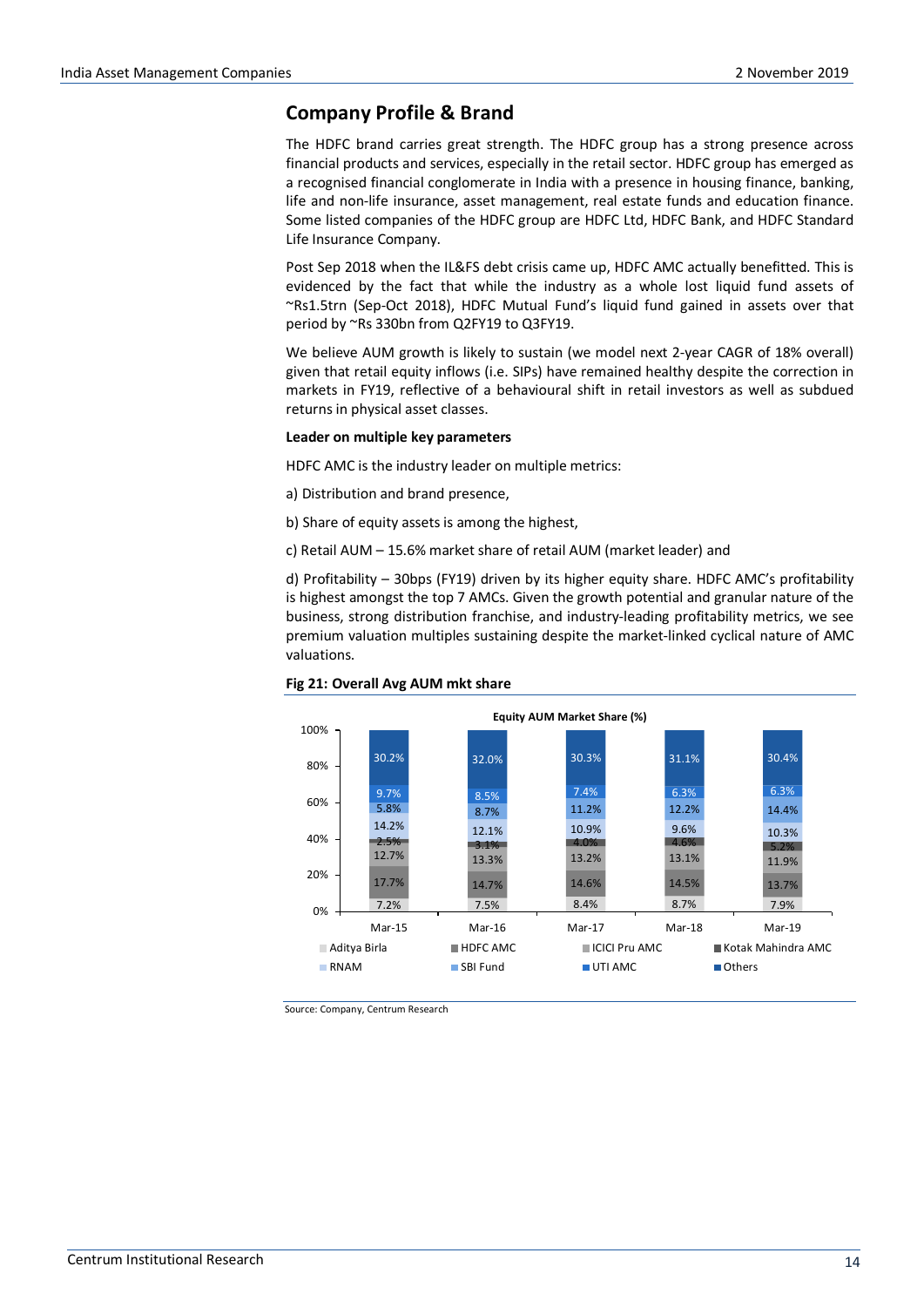#### **HDFC AMC: Market leader in Equity MF AUM**

HDFC AMC has been the leader in equity oriented assets since Q4FY11 while being amongst the top 2 asset managers for more than a decade now. Equity AUM has grown at a CAGR of 30.8% during FY13-18 vs. industry average CAGR of 37.3%. Share of Equity AUM is 51.9% which is higher than the industry average of 44.4%, as of Sep-2018.



**Fig 22: Equity MF Avg AUM is highest among peers** 

Source: Company, Centrum Research

HDFC AMC recently claimed market leadership in debt MF AUM as well in Feb-19. Its market share in debt MFs (ex-liquid) has shown a consistent improvement from 11.6% as of FY14 to 18.6% as of Sept 19. Separately, HDFC AMC is also the market leader in liquid MFs, with a market share of 14.4% (Sept 19).

HDFC AMC's market share in debt and liquid segments has shown a significant improvement since Aug-18 - when a default by a stressed infrastructure conglomerate triggered a liquidity crisis in the debt capital market. HDFC AMC's market share in debt and liquid MF segments has risen by 68bps and 616bps, respectively since Aug-18. Market share gains in the debt segment have come at the expense of other large players. The gains in the liquid segment have largely come from smaller players (outside the top 10), as the liquid MF industry segment witnessed consolidation. Market share of the top 6 players in the debt plus liquid MF segment was at 72.6% as of Mar-19, from 60.6% in Mar-18, with the gains largely accruing to HDFC AMC.



#### **Fig 23: HDFC AMC: Debt + Liquid MF Avg AUM mkt share has shown consistent improvement**

Source: Company, Centrum Research

The liquidity event in Aug-18 may have resulted in corporates looking beyond only the price point while investing in liquid MF schemes. Prudent fund management and preference for a superior brand name may have taken precedence since then. HDFC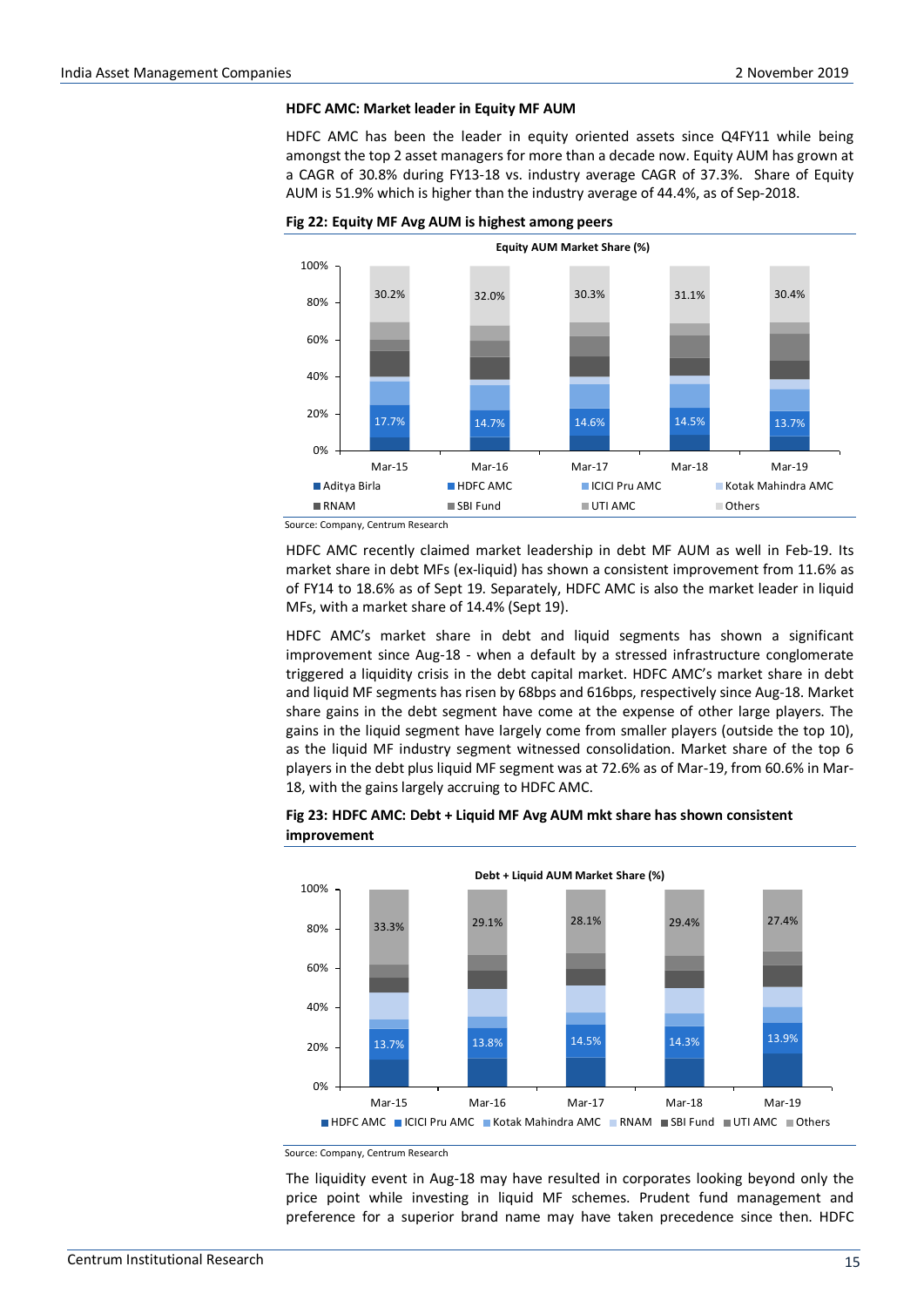Liquid Fund has witnessed a disproportionate 186% increase in AUM from Sep-18 to Sept-19, much higher than in other large MFs.

#### **Market leader in the individual investor segment**

HDFC AMC is the largest player in the individual investor segment, with 15.6% of the industry market share in individual MF AUM. AUM sourced from individuals tends to be more 'sticky'.





Source: Company, Centrum Research

#### **Fig 25: HDFC AMC: Overall AUM Split Trend**



Source: Company, Centrum Research



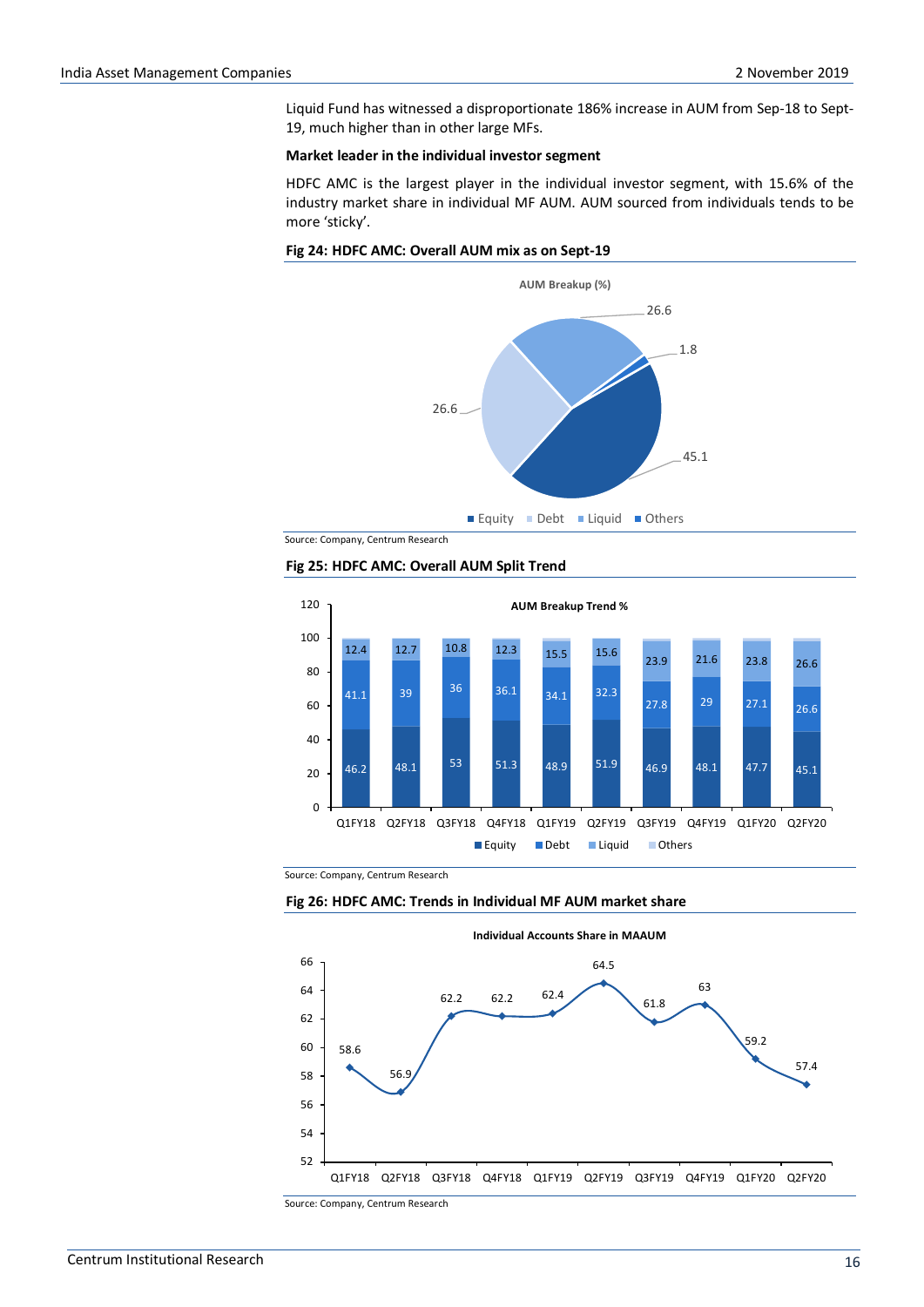As of Sep-19, 137 of HDFC AMC's 213 branches were located in B30 cities. Its share of monthly average AUM from T30 and B30 cities as of Sep-19 was 87.3% and 12.7%, respectively. The company is well-positioned to capture the underpenetrated B30 market opportunity.

#### **Unique Investors**

HDFC AMC accounts for ~28% of the total number of unique investors in the Industry.





Source: Company, Centrum Research

#### **Strong SIP book setting up base for medium-term growth**

A key metric to assess the 'stickiness' of the AUM is the inflow from systematic transactions (SIPs). HDFC AMC received SIP flows of Rs 12.8bn per month (as at Sep-18). Moreover, at registration, 79.5% of the SIP book has a tenure of over 5 years, and 67.2% over 10 years. SIP flows, which come from retail investors and HNIs, tend to be largely directed towards equity MFs.

SIP flows for the AMC industry have sustained despite the weakness in equity markets in FY19 and H1FY20. For HDFC AMC, flows from systematic transactions have shown a consistent improvement since March-17, as shown in the chart below.



**Fig 28: Strong & sustained monthly flows from systematic transactions**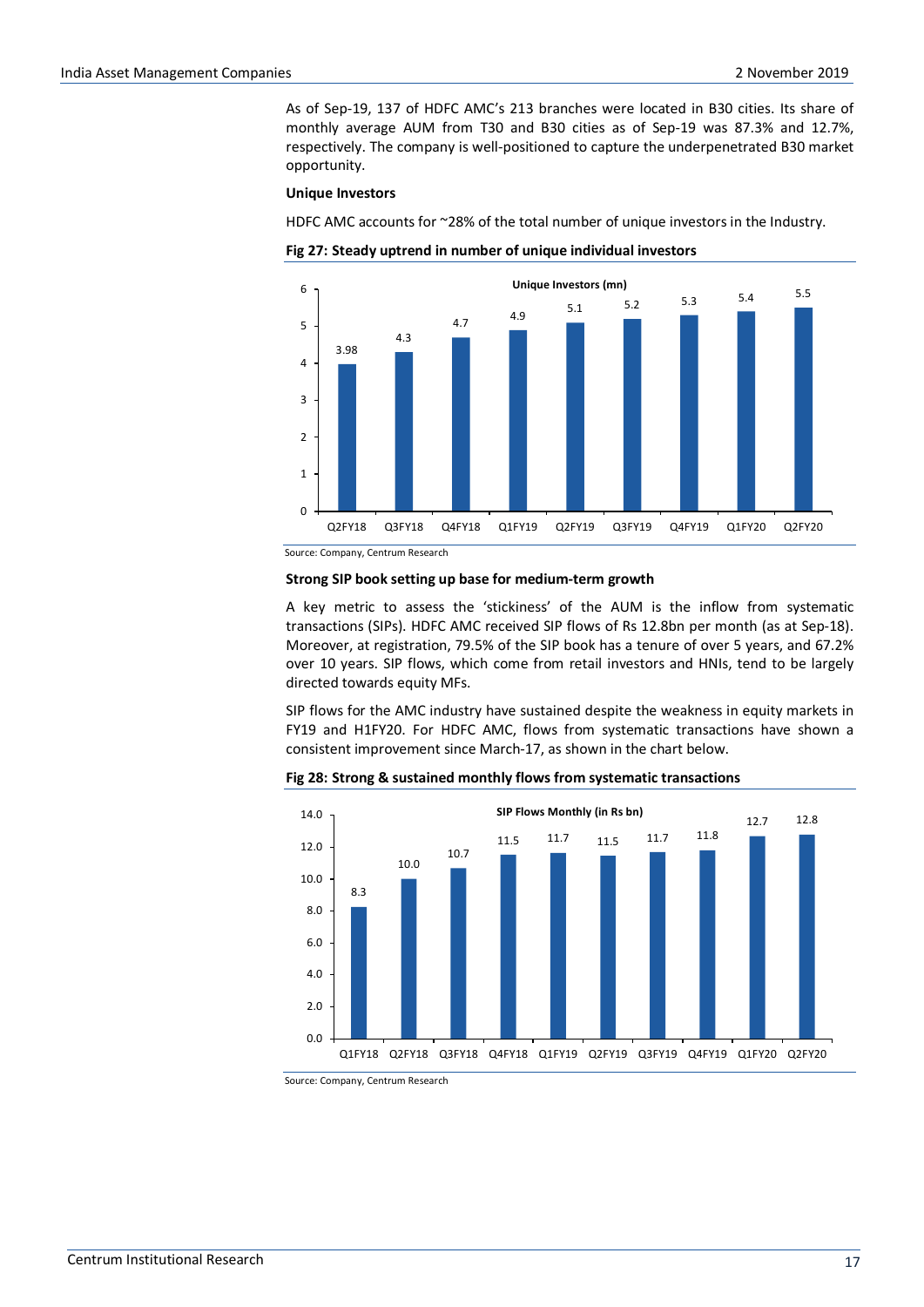#### **Fig 29: SIP book tenure at registration**



Source: Company, Centrum Research

## **Distribution footprint that provides market access across India**

HDFC AMC's network spans across over 200 cities with 213 branches, which are supported by a strong and diversified network of over 80,000 empanelled distribution partners across India, consisting of banks, national distributors and IFAs. As of Sep-19, banks, national distributors and IFAs, generated 13.0%, 17.3% and 27.3% of HDFC AMC's total AUM, respectively, while the remaining 42.4% was invested in direct plans. In terms of equity-oriented AUM, banks, national distributors and IFAs, generated 16.1%, 22.8% and 41.1% of the equity-oriented AUM, respectively, while the remaining 20.0% was invested in direct plans.



#### **Fig 30: Steady contribution to total AUM from IFAs in HDFC AMC's distribution channel**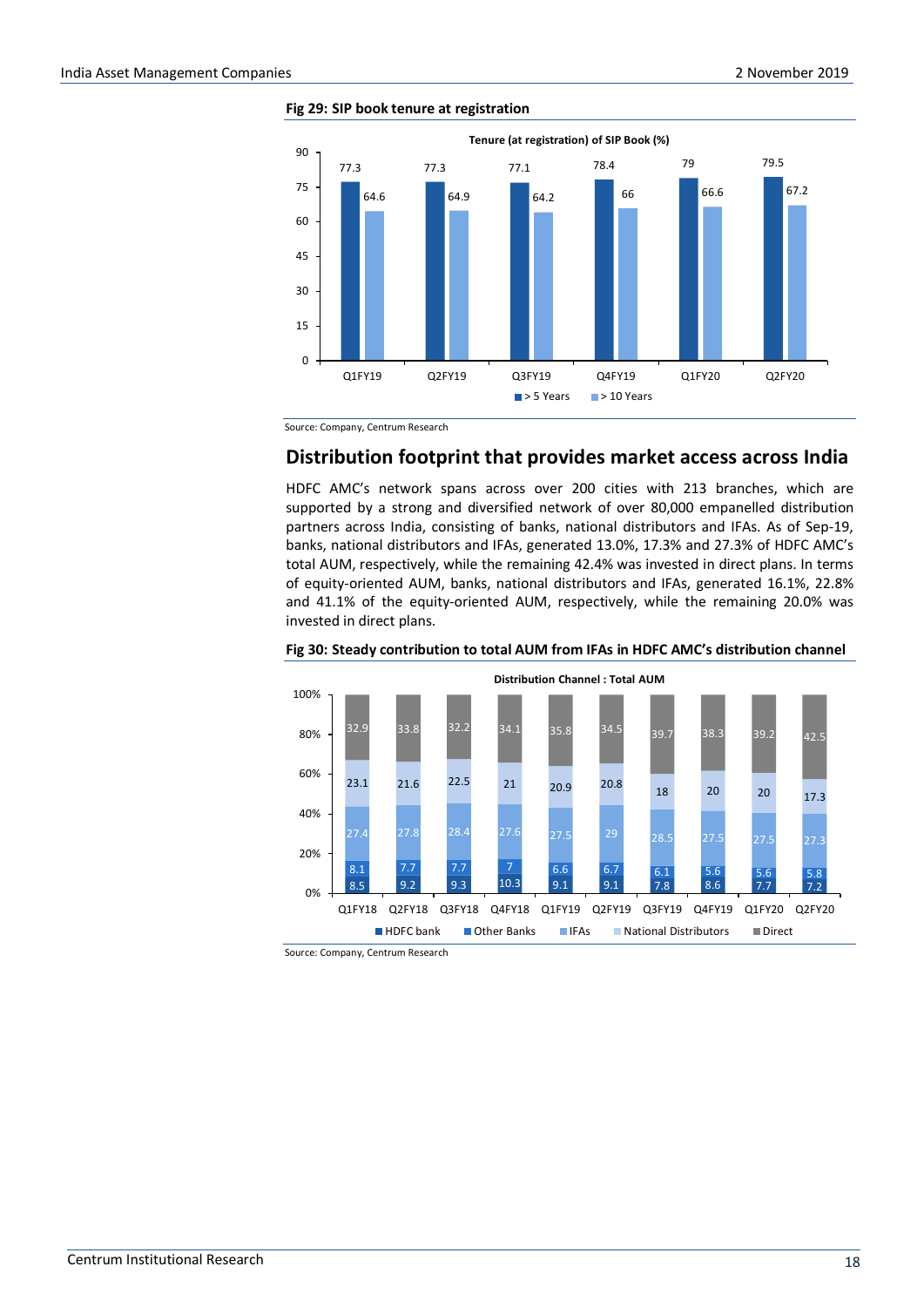



Source: Company, Centrum Research





Source: Company, Centrum Research

The company has a staff of over 1200 employees with  $\sim$ 65% of employees within sales, distribution & customer service. HDFC Bank contributes ~7.2% of total AUM & 10.0% of equity AUM. Increasing digitisation and emergence of fintechs platforms such as Paytm Money are expected to increase the share of the direct scheme to AUM thereby reducing the reliance on traditional distribution network.

#### **Most profitable large AMC**

HDFC AMC has ranked highest in terms of profitability (measured in terms of PAT/ Avg AUM) among the top 6 AMCs for each of the last 6 years (FY14-FY19). HDFC AMC delivered PAT / AUM of 29bps in FY19. (see DuPont Peer comparison on page 37).

HDFC AMC's best-in-class profitability can be attributed to:

a) A high mix of equity MF assets in overall AUM: The company has maintained a higher share of equity MF assets in its mix since FY13. As of Sep-19, equity MF assets contributed 45.1% to HDFC AMC's overall AUM vs 42.5% for the industry**.**

b) Operating leverage: Operating costs (employee and other admin expenses) as a percentage of the AUM is among the lowest for HDFC AMC, as it utilizes the benefits of scale. FY19 operating cost is at 21 bps of AUM, which is lowest in the industry. Operating leverage has helped the company sustain higher RoE of >30% over the years.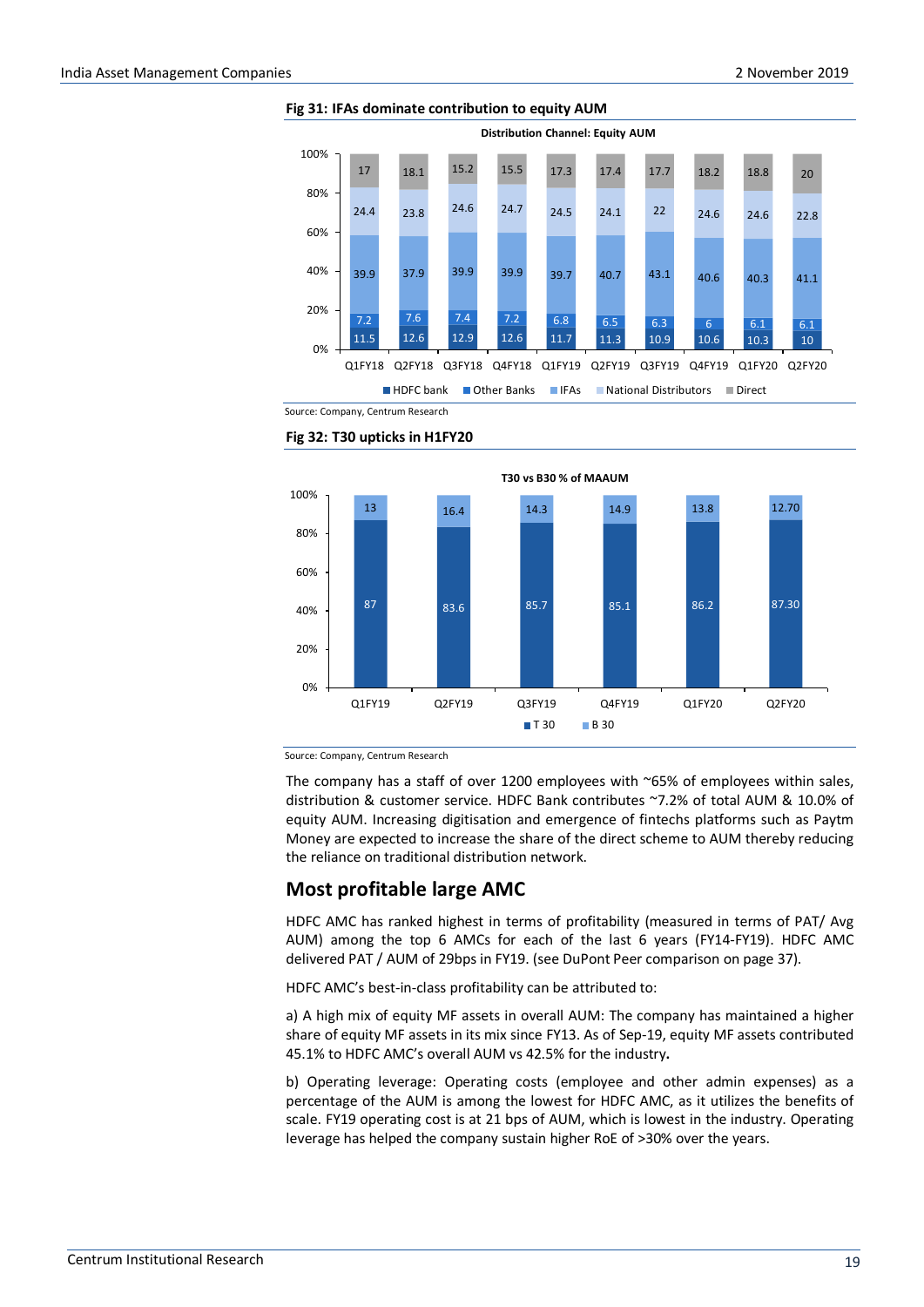

**Fig 33: Revenue yields among the highest in the industry**

Source: Company, Centrum Research



**Fig 34: Opex is best in class…**

Source: Company, Centrum Research



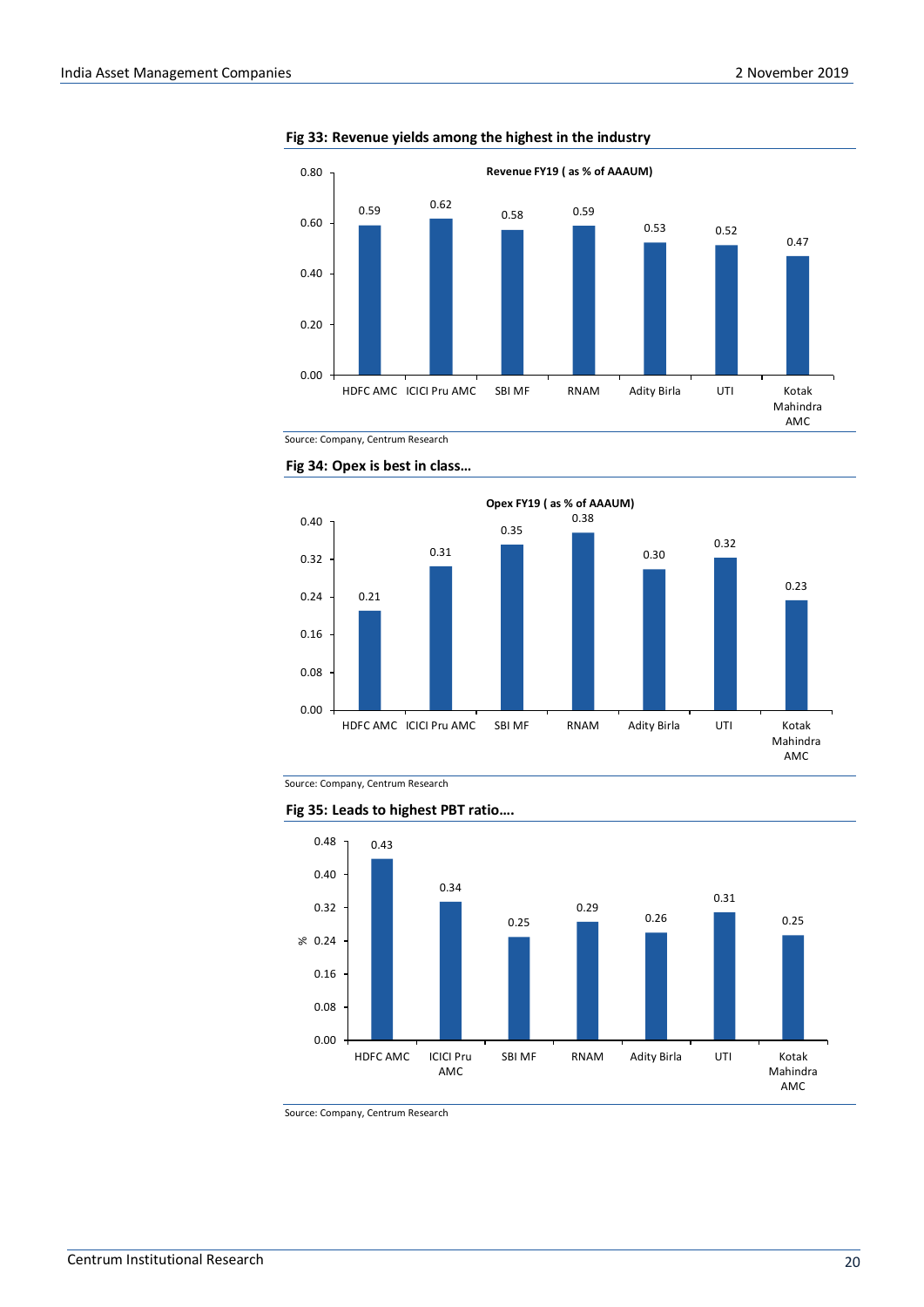#### **Fig 36: …and thus helps lead to highest PAT ratio**



Source: Company, Centrum Research



Source: Company, Centrum Research

#### **Creditable scheme performance**

The chart below compares the performance of the equity-oriented MF schemes of HDFC AMC, in relation to their respective benchmarks. The top 6 schemes account for ~97% of HDFC AMC's equity MF AUM. As can be seen in the chart below, most schemes have outperformed their respective benchmarks by a significant margin.

**Fig 38: Equity schemes performance**

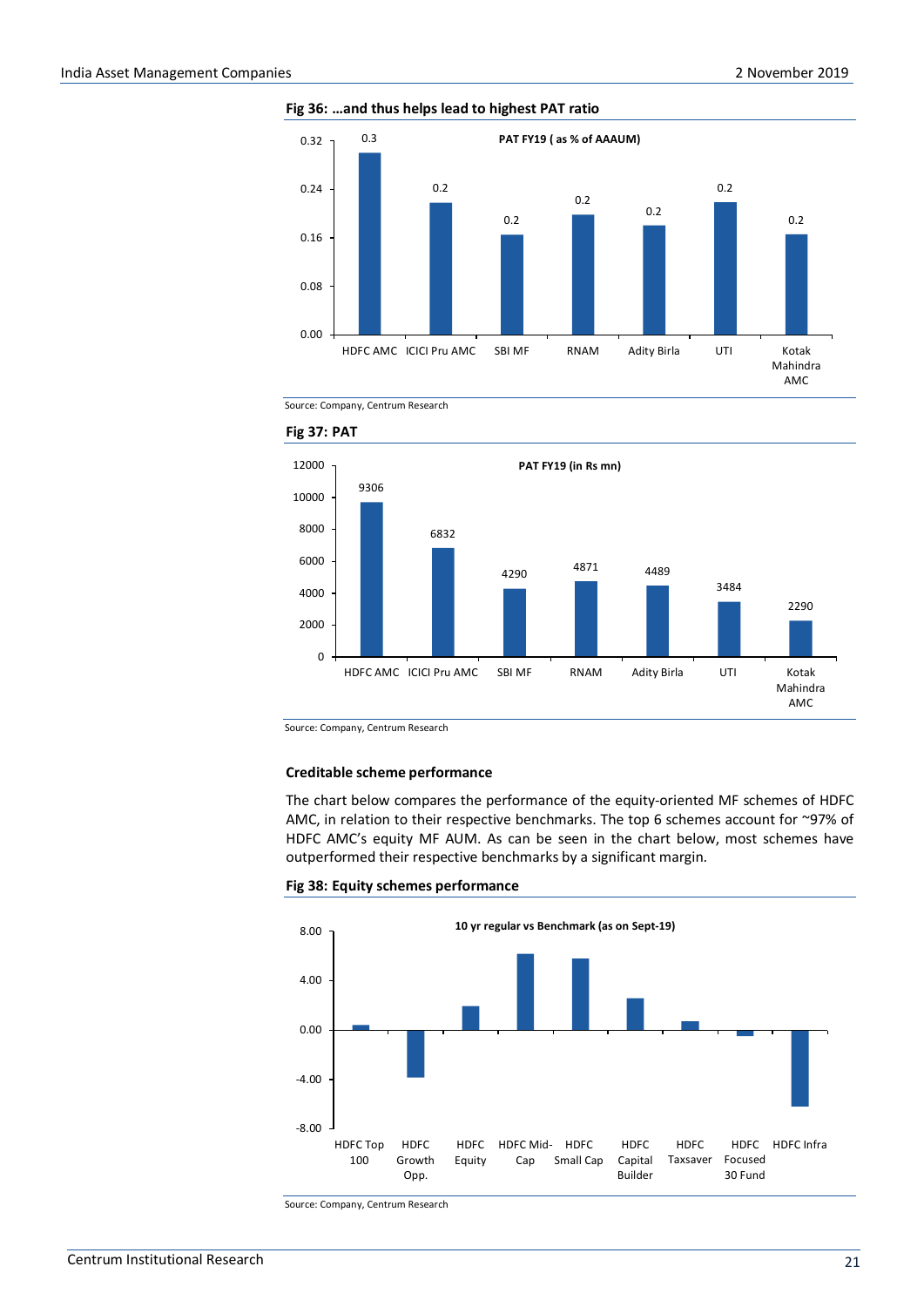Debt MF schemes inherently have lesser ability to outperform their respective benchmarks. The performance of the 4 largest debt MF schemes (accounting for 89% of debt MF AUM) is tabulated below. The returns from these schemes are very close to their respective benchmarks.



#### **Fig 39: Top 4 Debt schemes have outperformed benchmark**

Source: Company, Centrum Research

#### **Experienced management team**

The management team, led by Mr. Milind Barve, is well-supported by highly experienced professionals, who have in-depth industry knowledge.

**MD:** Mr. Milind Barve is the Managing Director of HDFC AMC Ltd since July 2000. Prior to HDFC AMC, he served as the General Manager of Treasury at HDFC Ltd. and headed the department for 14 years. He was responsible for the management of HDFC's Treasury portfolio and for raising funds from financial institutions and capital markets. Previously, he was also the Head of Marketing for retail deposit products.

**CFO:** Mr. Piyush Surana has been the Chief Financial Officer at HDFC AMC Ltd. since February 2013. Prior to joining the Company, he has held various managerial roles at Daiwa Asset Management (India) Pvt. Ltd., Shinsei Bank in India, and Alliance Capital Asset Management (India) Pvt. Ltd.

**CIO:** Mr. Prashant Jain is the Chief Investment Officer and Executive Director at HDFC AMC. He has been associated with the company for over 15 years and was appointed as CIO with effect from July, 2004. Prior to joining the company, he was the Chief Investment Officer at Zurich Asset Management Company (India) Private Limited.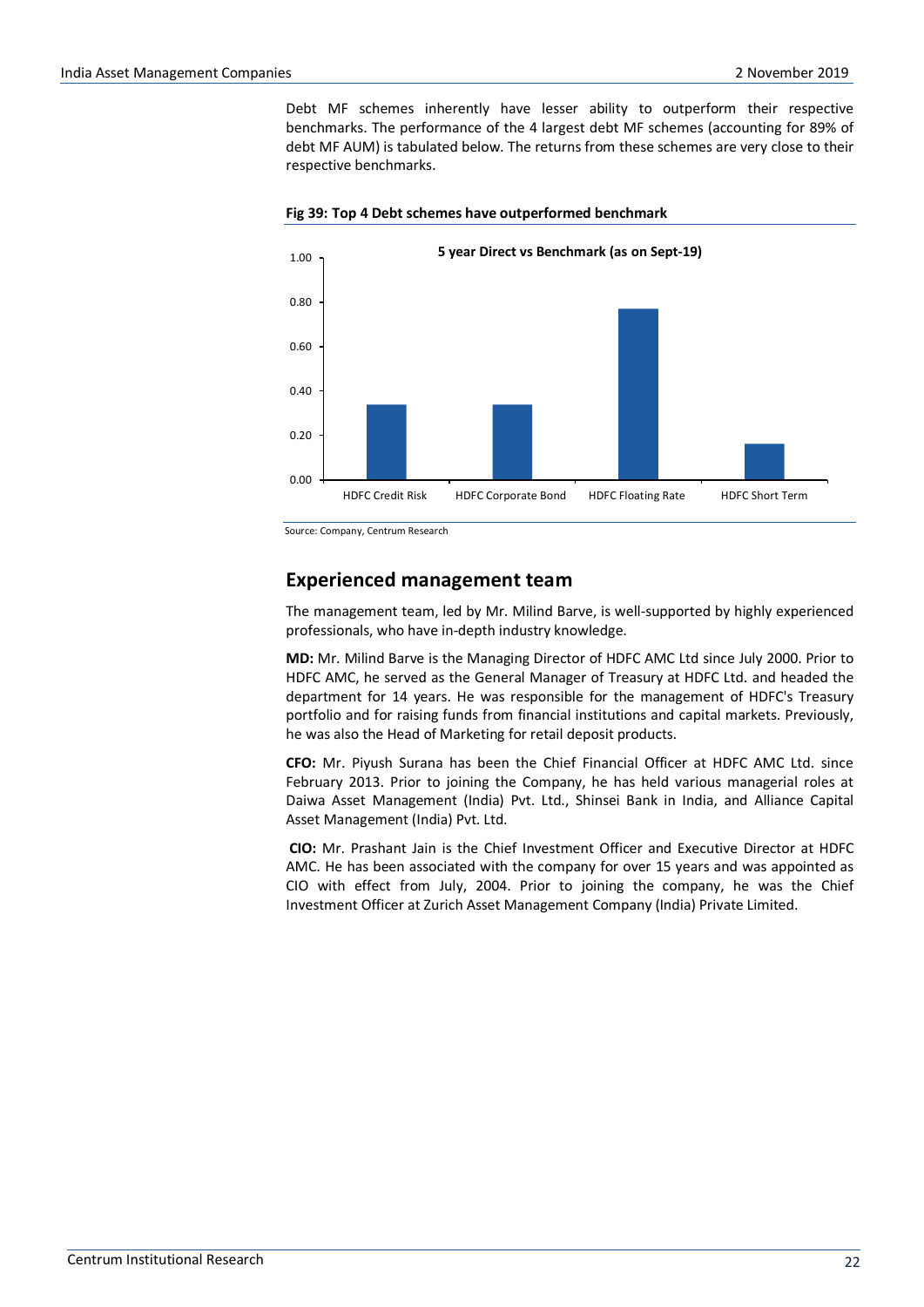## **Key Risks to our thesis**

**Drop in financial savings rate:** Indian households have been increasingly inclined towards financial savings in the recent past. Net financial savings as % of net household savings increased to 38% as of FY18, up from 31% in FY12. This has helped sustain flows into financial assets, despite a general decrease in the savings rate in the economy. Gross savings to GDP ratio has declined to 30% in FY18 from 34% in FY12. Erosion in the financial savings rate, triggered by outperformance of physical assets (gold / real estate) or underperformance of financial assets, or a general decrease in savings in the economy, pose a risk to our thesis.

**Brand**: Brand strength is key in this business. Negative news around the brand may lead to acute consequences in the company's ability to retain assets.

**Scheme underperformance:** Scheme performance for HDFC AMC has been creditable. However, any underperformance may have the impact of a reduction in AUM (mark-tomarket impact) and may also result in outflows from schemes, denting profitability.

**Extended bear market scenario:** HDFC AMC's business is closely linked to the performance of debt and equity capital markets. Any prolonged underperformance in these capital markets may result in weakness in operational performance for the AMC.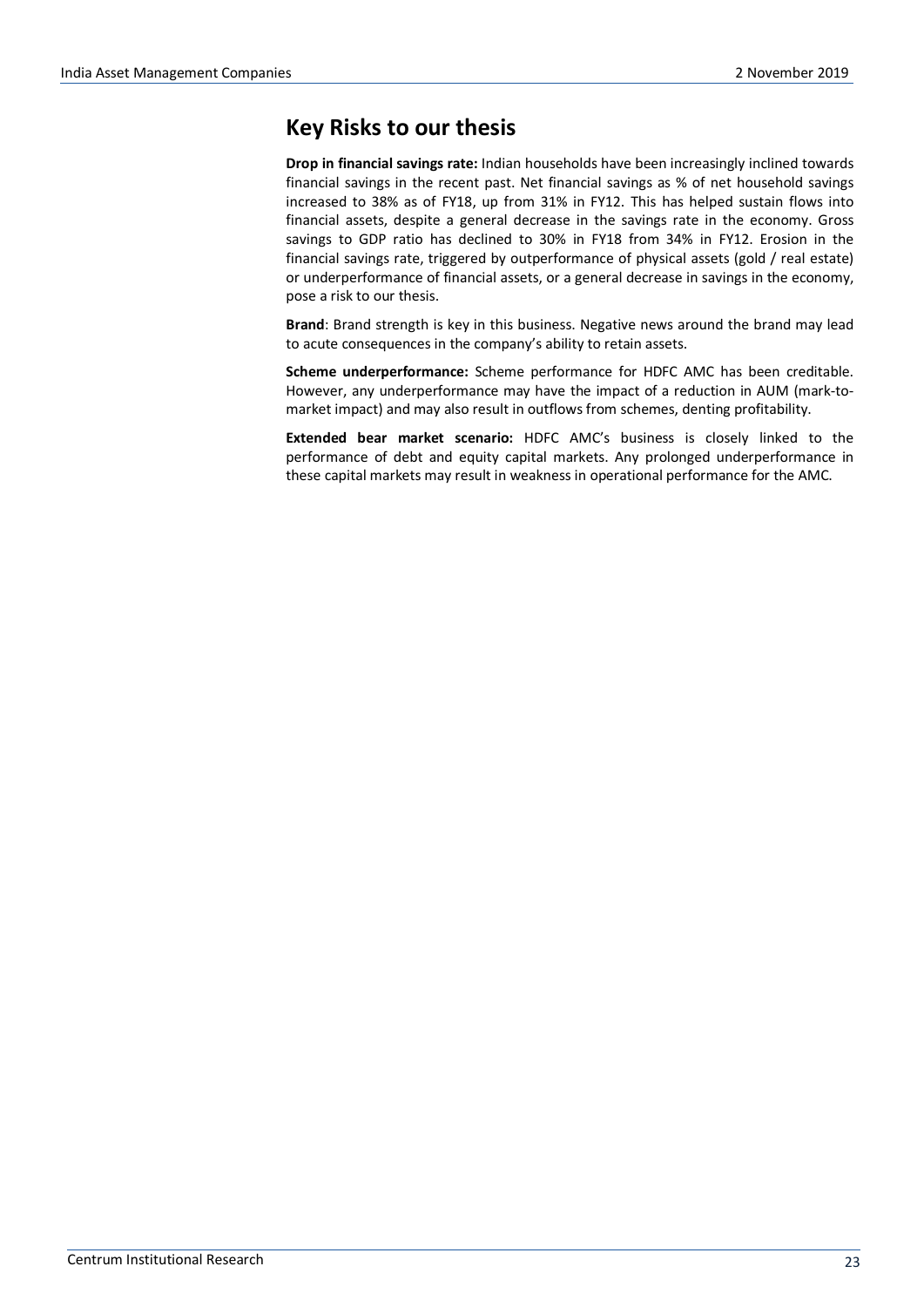## **Valuation**

We value HDFC AMC using Multiple approach. Our assumptions are below. We value HDFC AMC at 48.1x FY21E EPS to arrive at our TP of Rs 3447 / share.



Source: Company, Centrum Research Estimate

#### **Fig 41: Key Assumptions**

| <b>FY20E</b> | <b>FY21E</b> |
|--------------|--------------|
| 17.3         | 17.2         |
| 11.1         | $-6.9$       |
| 13.3         | 19.2         |
| 52.5         | 108.5        |
| 21.0         | 15.5         |
|              |              |
| 0.85%        | 0.85%        |
| 0.42%        | 0.42%        |
| 0.10%        | 0.10%        |
| 0.12%        | 0.12%        |
| 0.52%        | 0.53%        |
|              |              |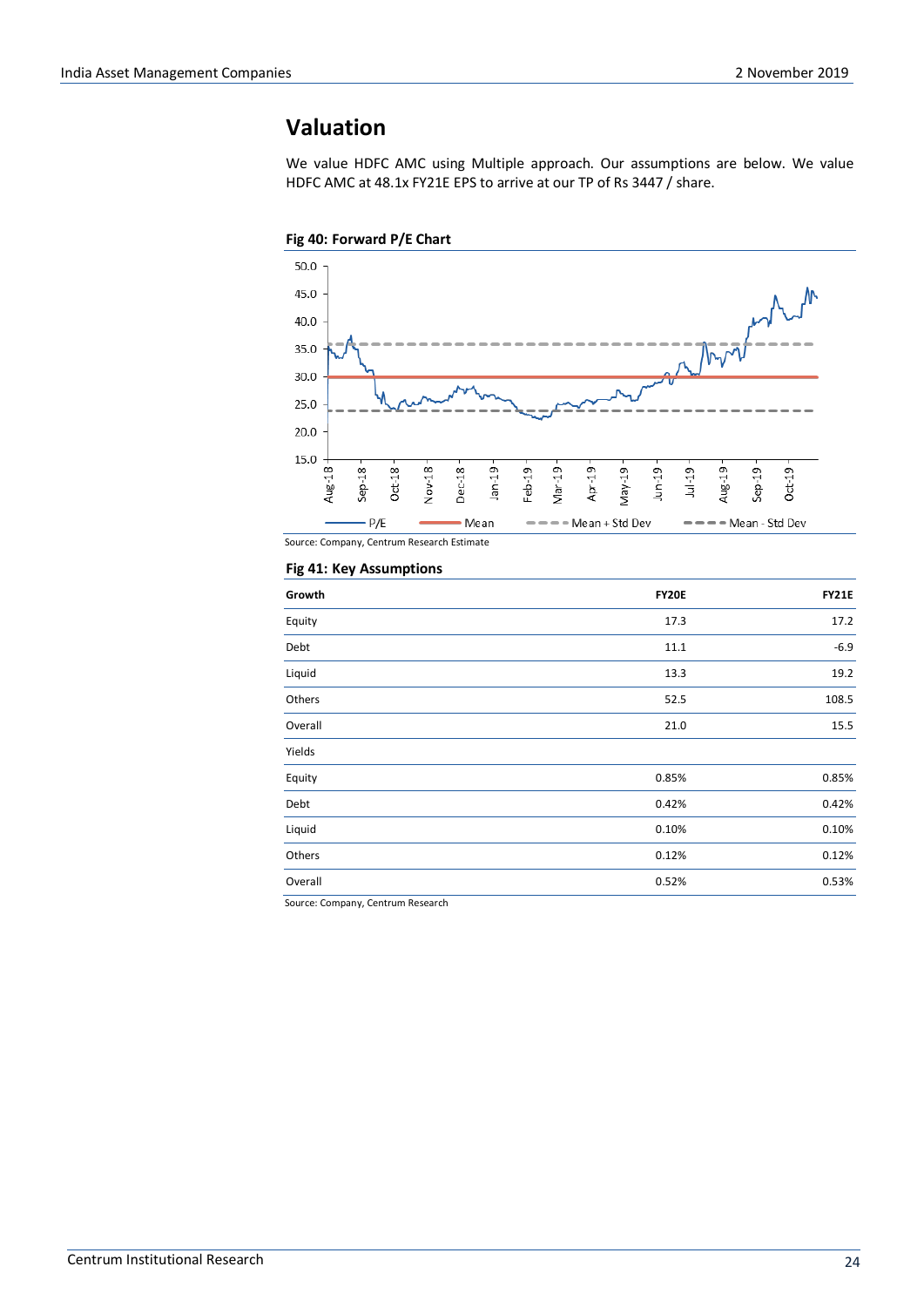#### India Asset Management Companies

| <b>P&amp;L</b>                      |             |             |             |              |              |
|-------------------------------------|-------------|-------------|-------------|--------------|--------------|
| YE March (Rs mn)                    | <b>FY17</b> | <b>FY18</b> | <b>FY19</b> | <b>FY20E</b> | <b>FY21E</b> |
| <b>Revenue from Operations</b>      | 14,800      | 17,568      | 19,152      | 20,422       | 23,689       |
| <b>Investment Management Fees</b>   | 14,285      | 17,335      | 18,954      | 20,218       | 23,452       |
| PMS and Advisory Fees               | 516         | 233         | 198         | 204          | 237          |
| <b>Expenses</b>                     | 7,863       | 8,115       | 6,821       | 5,397        | 5,812        |
| <b>Fees and Commission</b>          | 4,193       | 3,270       | 2,403       | 156          | 68           |
| EBE                                 | 1,576       | 1,861       | 2,063       | 2,349        | 2,764        |
| Depreciation                        | 120         | 94          | 129         | 470          | 498          |
| Other Expenses                      | 1,975       | 2,891       | 2,227       | 2,422        | 2,482        |
| <b>Core Operating Income</b>        | 6,938       | 9,452       | 12,331      | 15,025       | 17,877       |
| Other Income                        | 1,060       | 1,130       | 1,816       | 2,200        | 2,492        |
| Exceptional Item : Impairment of FI | 0           | $\Omega$    | 400         | $\Omega$     | 0            |
| <b>PBT</b>                          | 7,998       | 10,582      | 13747       | 17,224       | 20,369       |
| Tax                                 | 2,496       | 3,469       | 4,441       | 4,341        | 5,133        |
| <b>PAT</b>                          | 5,502       | 7,113       | 9,306       | 12,884       | 15,236       |
| <b>Dividend</b>                     | 2,787       | 4,055       | 6,150       | 8,376        | 9,752        |
| <b>Retained Earnings</b>            | 2,715       | 3,058       | 3,556       | 4,508        | 5,484        |

| Growth ratios (%)                 |             |             |             |              |              |
|-----------------------------------|-------------|-------------|-------------|--------------|--------------|
| <b>YE March</b>                   | <b>FY17</b> | <b>FY18</b> | <b>FY19</b> | <b>FY20E</b> | <b>FY21E</b> |
| <b>AUM</b>                        | 25.2        | 29.0        | 15.8        | 21.0         | 15.5         |
| <b>Revenue from Operations</b>    | 2.6         | 18.7        | 9.0         | 6.6          | 16.0         |
| EBE                               | 10.0        | 18.1        | 10.8        | 13.9         | 17.7         |
| PAT                               | 15.1        | 29.3        | 30.8        | 38.4         | 18.3         |
| <b>Profitability Ratios (%)</b>   |             |             |             |              |              |
| Yield on AUM                      | 0.68        | 0.63        | 0.59        | 0.52         | 0.53         |
| Yield on Investments              | 7.58        | 6.59        | 6.35        | 6.27         | 6.18         |
| EBE / Core Revenue                | 10.6        | 10.6        | 10.8        | 11.5         | 11.7         |
| Operating Income/ Core Revenue    | 46.9        | 53.8        | 64.4        | 73.6         | 75.5         |
| Other Income / Core Revenue       | 7.2         | 6.4         | 9.5         | 10.8         | 10.5         |
| Effective tax rate                | 31.2        | 32.8        | 32.3        | 25.2         | 25.2         |
| PAT Margin                        | 37.2        | 40.5        | 48.6        | 63.1         | 64.3         |
| <b>ROE</b>                        | 41.2        | 37.7        | 35.0        | 39.1         | 40.1         |
| <b>ROAAUM</b>                     | 0.25        | 0.26        | 0.29        | 0.33         | 0.34         |
| DuPont analysis (%)               |             |             |             |              |              |
| <b>Revenue from Operations</b>    | 0.68        | 0.63        | 0.59        | 0.52         | 0.53         |
| <b>Investment Management Fees</b> | 0.66        | 0.62        | 0.59        | 0.52         | 0.52         |
| PMS and Advisory Fees             | 0.02        | 0.01        | 0.01        | 0.01         | 0.01         |
| <b>Expenses</b>                   | 0.36        | 0.29        | 0.21        | 0.14         | 0.13         |
| <b>Fees and Commission</b>        | 0.19        | 0.12        | 0.07        | 0.00         | 0.00         |
| EBE                               | 0.07        | 0.07        | 0.06        | 0.06         | 0.06         |
| Depreciation                      | 0.01        | 0.00        | 0.00        | 0.01         | 0.01         |
| <b>Other Expenses</b>             | 0.09        | 0.10        | 0.07        | 0.06         | 0.06         |
| <b>Core Operating Income</b>      | 0.32        | 0.34        | 0.38        | 0.38         | 0.40         |
| Other Income                      | 0.05        | 0.04        | 0.06        | 0.06         | 0.06         |
| PBT                               | 0.37        | 0.38        | 0.43        | 0.44         | 0.45         |
| Tax                               | 0.12        | 0.12        | 0.14        | 0.11         | 0.11         |
| PAT                               | 0.25        | 0.26        | 0.29        | 0.33         | 0.34         |

|  | 2 November 2019 |  |
|--|-----------------|--|
|--|-----------------|--|

| <b>Balance sheet</b>                |             |             |             |              |              |
|-------------------------------------|-------------|-------------|-------------|--------------|--------------|
| YE March (Rs mn)                    | <b>FY17</b> | <b>FY18</b> | <b>FY19</b> | <b>FY20E</b> | <b>FY21E</b> |
| <b>Share Capital</b>                | 252         | 1,053       | 1,063       | 1,063        | 1,063        |
| <b>Reserves and Surplus</b>         | 14,923      | 21,486      | 29,644      | 34,154       | 39,640       |
| <b>Net Worth</b>                    | 15,175      | 22,539      | 30,707      | 35,217       | 40,703       |
| <b>Trade Payables</b>               | 961         | 1,116       | 474         | 360          | 349          |
| <b>Employee Benefit</b>             | 589         | 593         | 649         | 644          | 719          |
| Others                              | 217         | 440         | 390         | 390          | 391          |
| <b>Total Liabilities and Equity</b> | 16,941      | 24,688      | 32,220      | 36,611       | 42,162       |
| Cash and Bank                       | 13          | 21          | 320         | 320          | 320          |
| Investment                          | 13,392      | 20,577      | 29,350      | 33,337       | 38,546       |
| <b>Fixed Asset</b>                  | 282         | 369         | 429         | 715          | 1,026        |
| Receivables                         | 917         | 1,030       | 1,029       | 1,119        | 1,363        |
| Others                              | 2,338       | 2,691       | 1,093       | 1,121        | 906          |
| <b>Total Assets</b>                 | 16,941      | 24,688      | 32,220      | 36,611       | 42,162       |

| <b>AUM Breakup % of AAAUM</b> |             |             |             |              |              |
|-------------------------------|-------------|-------------|-------------|--------------|--------------|
| <b>YE March</b>               | <b>FY17</b> | <b>FY18</b> | <b>FY19</b> | <b>FY20E</b> | <b>FY21E</b> |
| Equity                        | 37.02       | 46.12       | 48.1        | 45.5         | 46.2         |
| Debt                          | 43.27       | 39.18       | 29.0        | 26.0         | 25.0         |
| Liquid                        | 19.23       | 14.34       | 21.6        | 26.0         | 25.5         |
| Others                        | 0.48        | 0.36        | 1.3         | 2.5          | 3.3          |
|                               |             |             |             |              |              |

| <b>Growth % basis AAAUM</b> |             |             |             |              |              |
|-----------------------------|-------------|-------------|-------------|--------------|--------------|
| <b>YE March</b>             | <b>FY17</b> | <b>FY18</b> | <b>FY19</b> | <b>FY20E</b> | <b>FY21E</b> |
| Equity                      | 60.7        | 20.7        | 14.5        | 17.3         | 17.2         |
| Debt                        | 16.8        | $-14.3$     | 8.5         | 11.1         | $-6.9$       |
| Liquid                      | $-3.8$      | 74.4        | 45.6        | 13.3         | 19.2         |
| Others                      | $-3.2$      | 318.1       | 132.7       | 52.5         | 108.5        |

| <b>Valuations</b>  |             |             |             |              |              |
|--------------------|-------------|-------------|-------------|--------------|--------------|
| <b>YE March</b>    | <b>FY17</b> | <b>FY18</b> | <b>FY19</b> | <b>FY20E</b> | <b>FY21E</b> |
| EPS (Rs)           | 109.3       | 33.8        | 43.8        | 60.6         | 71.7         |
| DPS (Rs)           | 46.0        | 16.0        | 24.0        | 32.7         | 45.9         |
| BVPS (Rs)          | 301         | 107         | 144         | 166          | 191          |
| Dividend Yield (%) |             |             | 1.6         | 1.5          | 1.5          |
| P/E(x)             |             |             | 33.9        | 35.3         | 41.8         |
| P/B(x)             |             |             | 10.3        | 12.9         | 15.6         |
|                    |             |             |             |              |              |

Source: Company, Centrum Research estimates

Source: Company, Centrum Research estimates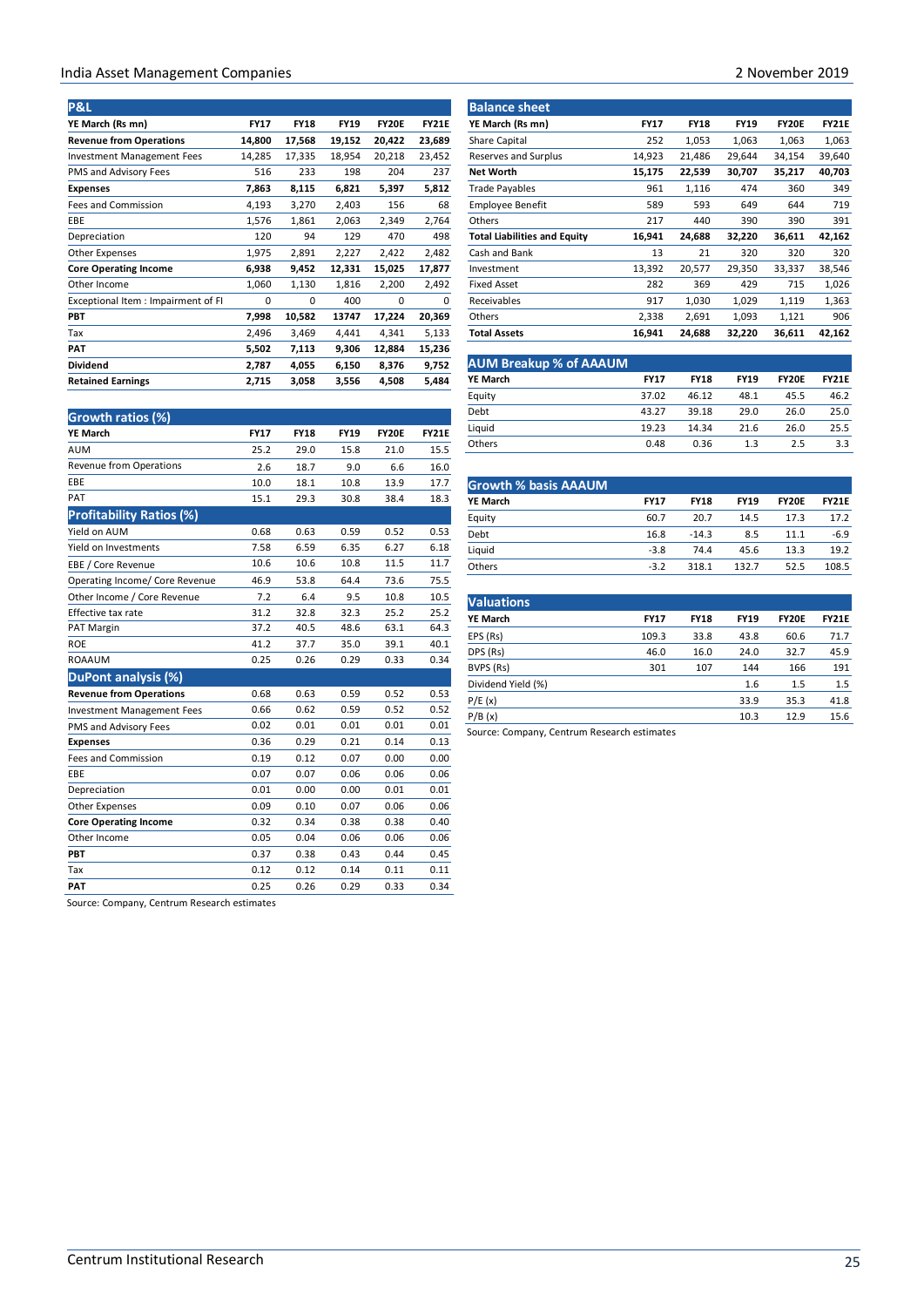## **Reliance Nippon Life Asset Management**

## **Key Investment Arguments**

#### **Nippon Life Brand likely to aid in improvement of inflows**

In September 2019, Nippon Life Insurance of Japan completed the acquisition of 75% stake in RNAM from Reliance Capital. Nippon Life Insurance, a 130-year old company, is one of the largest life insurance companies in Japan, managing assets of over USD 700 billion.

Nippon Life's buyout of the previous promoter's stake should stem the outflow that RNAM has recently witnessed in debt & liquid funds. The Nippon Life brand is likely to aid better inflows from domestic corporates as well as the offshore segment. RNAM also plans to continue to further leverage Nippon Life's corporate relations with global tech and insurance companies to get further overseas funds.

#### **Established Distribution franchise**

RNAM has a strong presence across India with a distribution network across 294 locations with ~75,400 distributors (independent financial advisors), 74 banks (including foreign banks), and 94 National distributors (e.g. Karvy). In the absence of a bank promoter, RNAM focused on developing a strong IFA network.

RNAM is focused on building granular retail assets (26% of AUM) via presence in B30 cities, which account for 20% of AUM through a large distribution network of IFAs. RNAM's B30 AAUM/Total AAUM of 20% is higher compared with the industry share of 16%.

The company also manages offshore funds through subsidiaries in Singapore and Mauritius and has a representative office in Dubai, which enables it to cater to investors across Asia, Middle East, UK, US, and Europe.

#### **SIP flows seeing healthy traction**

RNAM has seen a doubling of its annualised SIP flow from ~Rs 50bn in FY15 to ~Rs103bn in FY19. Market share of SIP is currently at ~11%, which is greater than its total MF AUM market share of ~7.4%. The strong SIP flows have aided in increasing retail share in total AUM. SIPs received by the company over the years, have been sticky; as manifested in 80% of the incremental SIP book having a tenure of more than five years. Going ahead, the company aims to focus on increasing the SIP flows to enable sustainable AUM growth.

#### **Profitability to see improvement going forward**

When compared to its peers, RNAM's operational expenses are higher. This is attributable to both higher employee costs and & other costs. Going forward, we expect profitability to strengthen on account of economies of scale, a likely improvement in share of equity flows (largely led by individual investors) and a gradual improvement in debt & liquid flows (largely from institutional investors). We estimate RNAM to have a CAGR of 10% in PBT and 14% in PAT over FY19-21E.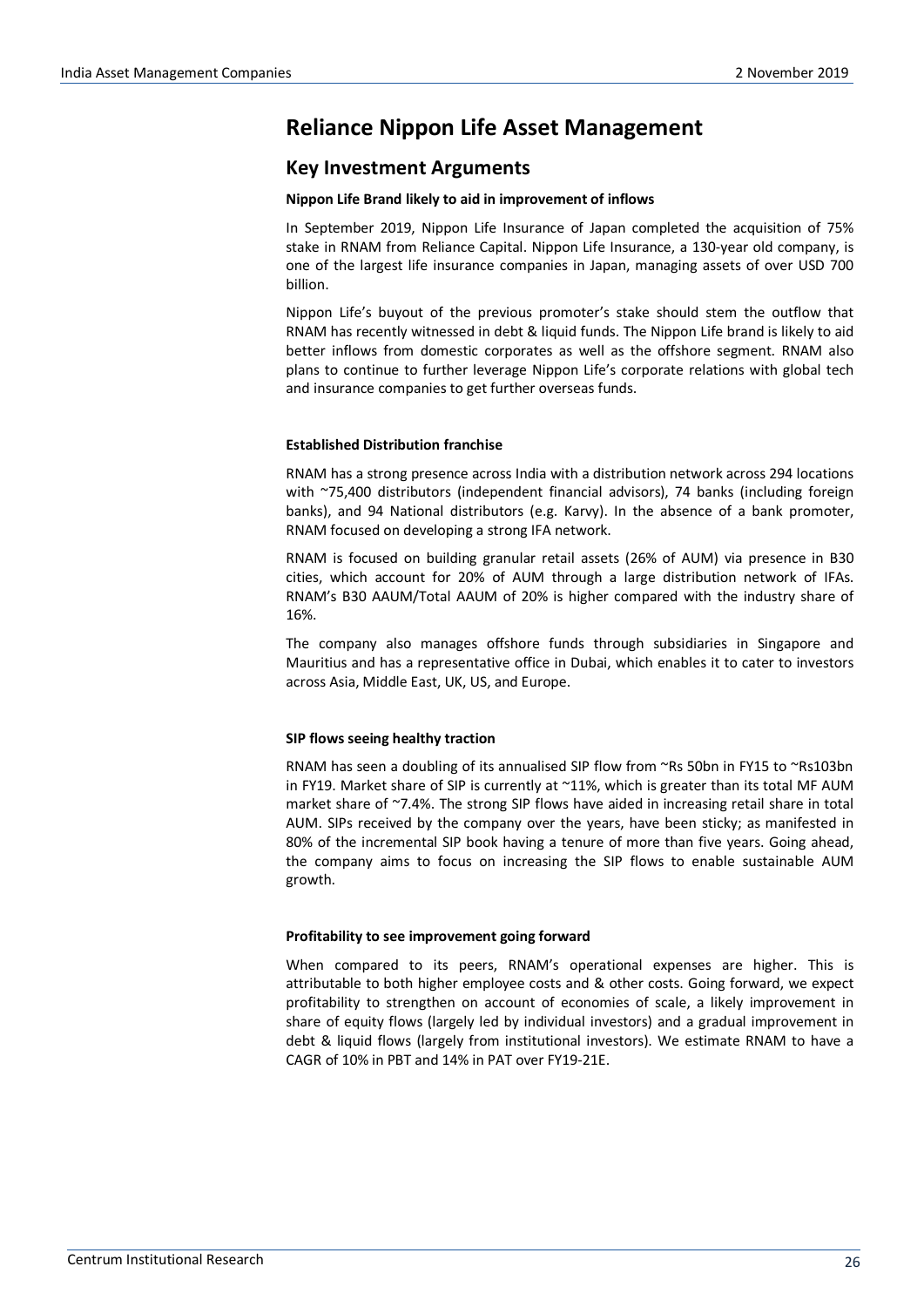## **Brand & Profile**

Reliance Nippon Life Asset Management (RNAM) was incorporated in 1995 as Reliance Mutual Fund. Currently, it is the fifth largest asset management company (AMC) in India by way of AUM. As at September 2019, RNAM has a total AUM of Rs 4.53 trillion, of which MF AUM is at Rs 1.89 trillion with ~7.4% market share. The company also manages Rs 2.59 trillion of managed funds, largely pension funds. Recently, Nippon Life of Japan completed the acquisition of 75% stake in RNAM.

In FY19, multiple downgrades on the company's erstwhile parent & exposure to stressed companies led to outflows in debt & liquid funds, impacting AUM growth. In our opinion, Nippon Life's buyout of the previous promoter's stake should stem the outflow in debt & liquid funds. The Nippon Life brand is likely to aid better inflows from domestic corporates as well as the offshore segment. RNAM also plans to continue to further leverage Nippon Life's corporate relations with global tech and insurance companies to get further overseas funds.

RNAM grew its MF AUM at ~19% CAGR in FY14-19. Additionally, it has been able to garner ~11% share in the SIP market, doubling its share in previous five years. A strong foothold in B30 cities (20% of AUM) has helped the AMC to improve its retail share, which has aided in lowering its dependence on HNI & institutional flows.





Source: Company, Centrum Research

#### **Relatively high contribution from retail assets**

The company has higher contribution from retail assets. Average assets under management from retail investors managed by the company was Rs. 519 bn at Sept-19 and Retail AAUM / Total AAUM stands at 26%, higher than the industry average of 20%. This is positive as retail flows typically consist of higher-yielding equity assets and are typically 'stickier' than institutional flows. With increased awareness about mutual funds, the share of household savings is shifting towards financial savings and RNAM is well placed with its strong focus on the retail segment.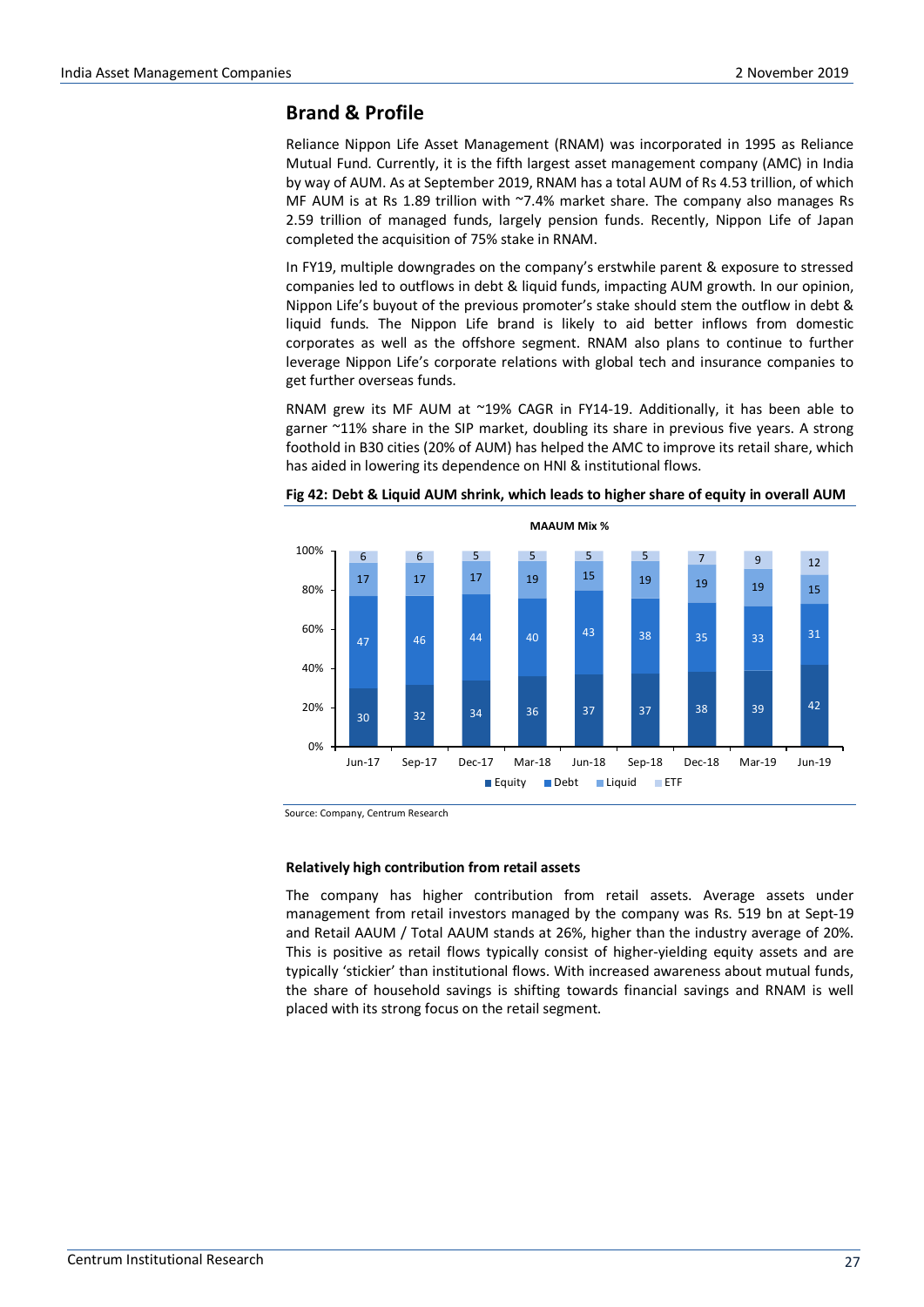**Fig 43: Retail shrinks in Q2FY20 as retail definition changed from Rs 0.5mn to Rs 0.2mn**



Source: Company, Centrum Research

In Q2FY20, 'Retail Investor' classification was changed from Rs 0.5mn to Rs 0.2mn as per AMFI guidelines so the proportion has shrunk. However, the proportion is still much higher than the industry average (which also shrank commensurately).

#### **Leading player in B30 market**

RNAM's focus on increasing its granular reach in the retail space has led to the share of AUM from B30 cities to increase to 20% of its total AAUM (vs the industry average of16%). Accordingly, it has highest share of B30 cities to AUM among peers.



#### **Fig 44: Improving contribution from B30 markets**

Source: Company, Centrum Research

#### **Focus on retail & SIP flow to aid AUM growth**

RNAM'S total MF AUM grew at ~19% CAGR over FY14-19. Over the past few years, the MF has been focusing on increasing granularity of AUM by rising retail proportion (AUM up to Rs 0.2mn), thus attempting to reduce dependence on cyclical HNI & institutional flows. Accordingly, share of retail in AUM has doubled to 26% in FY19 from ~13% in FY14 vs. industry average of 20%.

Going ahead, with improving share in SIP flows and focus on garnering higher retail AUM in B30 cities, we expect overall MF AUM to grow at ~3.4% CAGR for FY19-21E.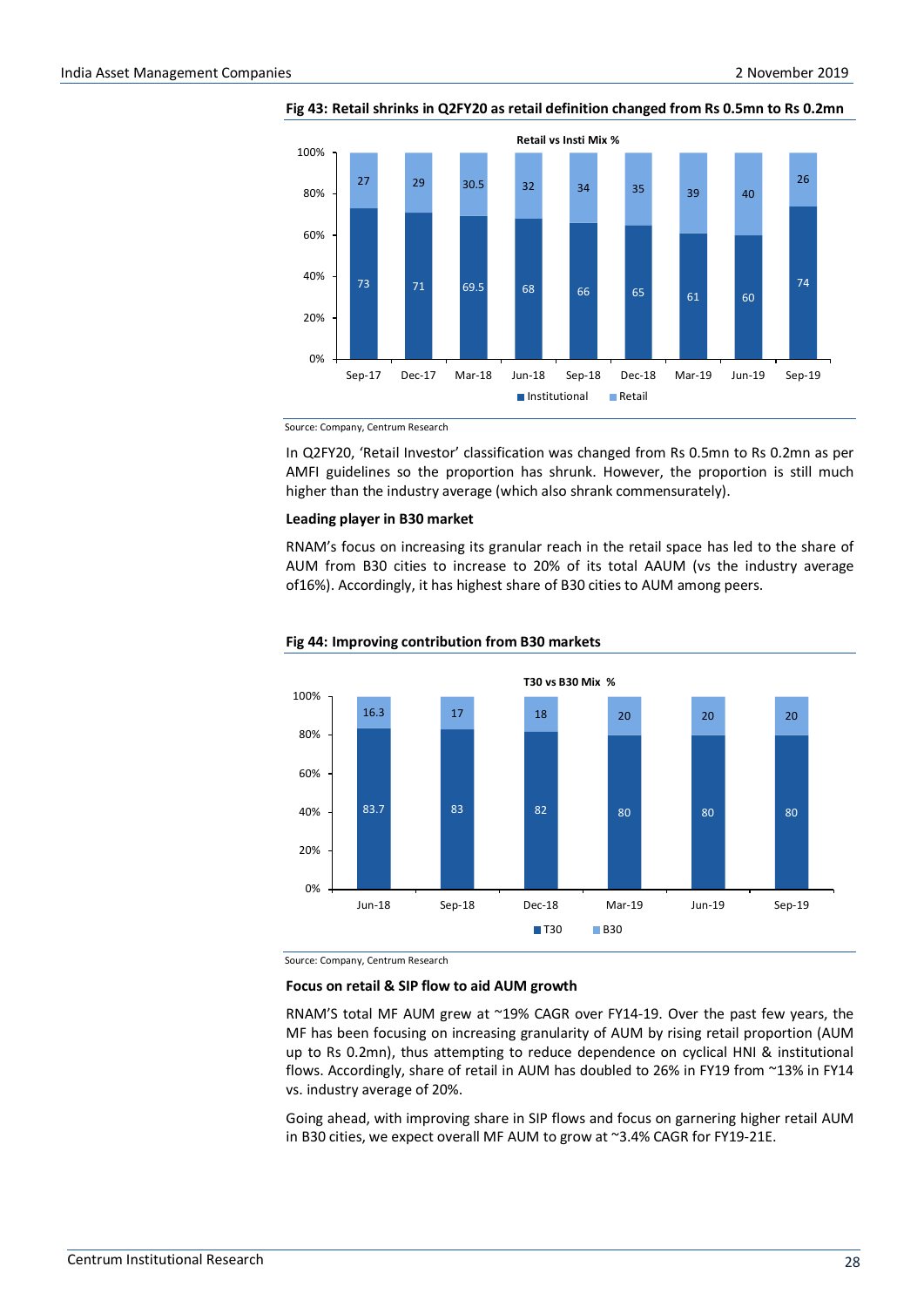#### **Fig 45: Steady accretion in unique investor count**



Source: Company, Centrum Research

#### **SIP flows improving**

RNAM saw a doubling of its annualised SIP flow from ~Rs 50bn in FY15 to ~Rs103bn in FY19. Market share of SIP is currently at  $~11\%$ , which is greater than its total MF AUM market share of ~7.4%. The strong SIP flows have aided in increasing retail share in total AUM. SIPs received by the company over the years, has been sticky; as manifested in 79% of SIP book having tenure of more than five years. Going ahead, the company aims to focus on increasing SIP to enable sustainable AUM growth.



#### **Fig 46: Strong SIP flows sustain despite turbulent market conditions**

Source: Company, Centrum Research

#### **Non-MF flows to remain strong**

RNAM has non-MF AUM of Rs 2.65 trillion comprising pension, ETFs, AIF and international assets. RNAM is the second largest player in the ETF space. As at Q2FY20, ETF AUM was at Rs 279bn with a market share of 18.8%. The company also manages pension fund AUM of Rs 2.55 trillion. These funds are largely garnered via EPFO and PFRDA. RNAM plans to continue to leverage Nippon Life's international tie-ups & increase its share of non-MF AUM. Though the non-MF AUM generates low yield, it aids in overall AUM growth.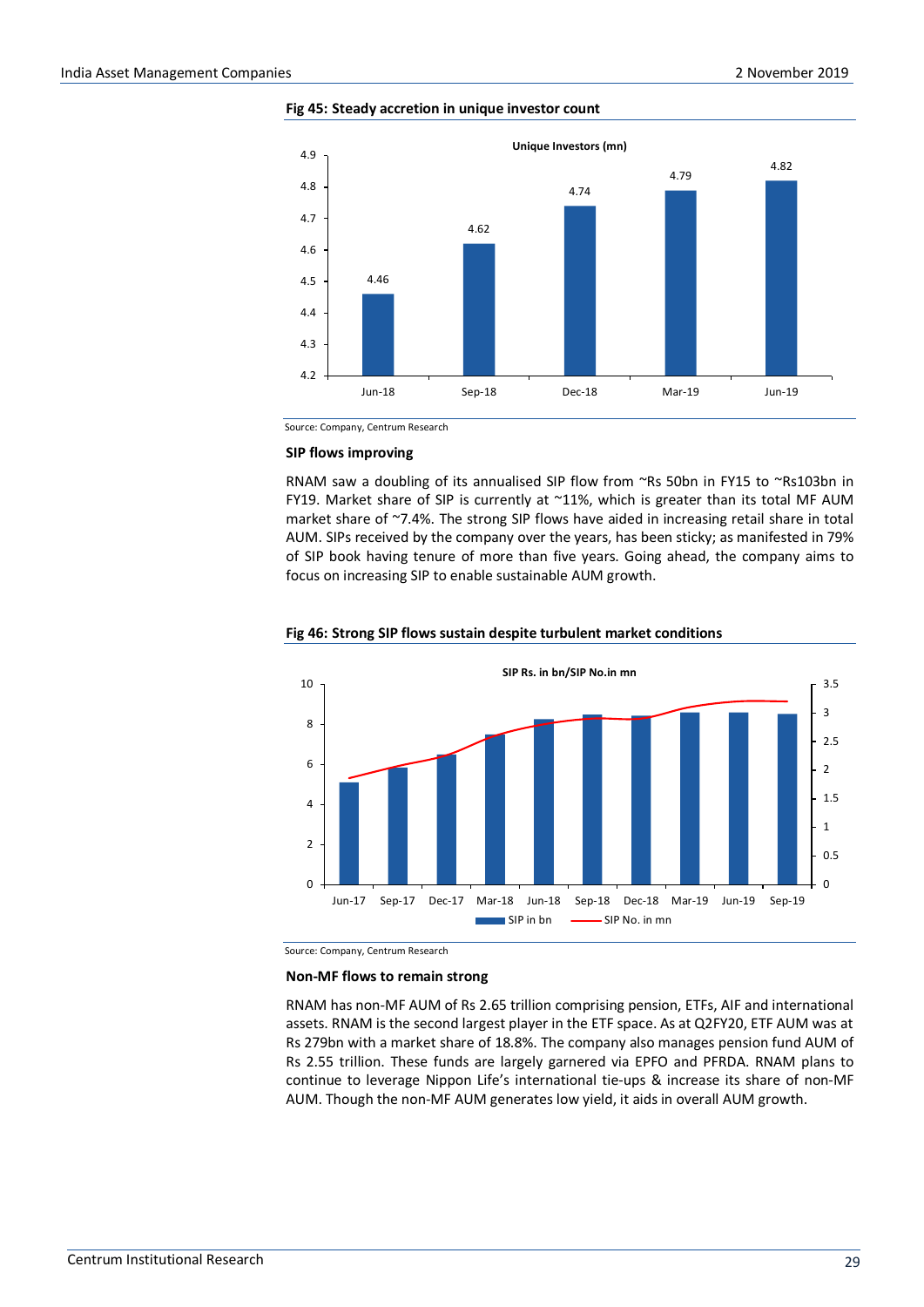#### **Distribution Network**

The company has a strong presence across India with a distribution network across 294 locations with ~75,400 distributors (independent financial advisors), 74 banks (including foreign banks, and 94 National distributors (e.g. Karvy). As at Q2FY20, distribution mix by AUM, excluding direct AUM, is: IFAs (55%), banking distributors (25%) & national distributor (20%). In the absence of a bank promoter, RNAM focused on developing a strong IFA network. IFA AUM, over the years, has increased from Rs 350bn (27% of MF AUM) in FY15 to Rs 575bn (31% of MF AUM) in Q2FY20.





Source: Company, Centrum Research

RNAM's strong distribution network in India has helped it garner high retail AUM. RNAM also manages offshore funds through subsidiaries in Singapore and Mauritius and has a representative office in Dubai, which enables it to cater to investors across Asia, Middle East, UK, US, and Europe.



#### **Fig 48: IFA AUM declines due to NAV impact**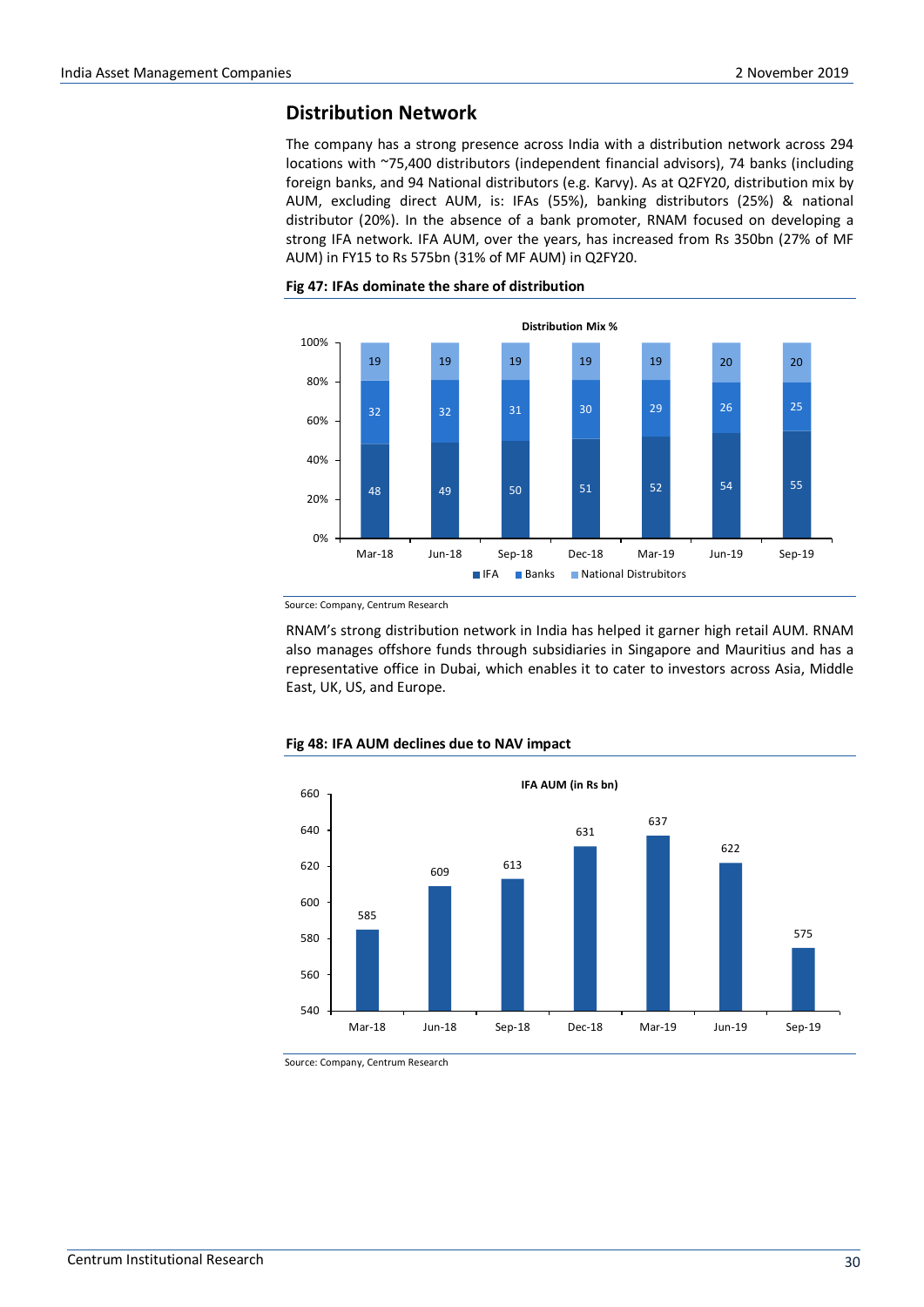### **Profitability**

#### **Operational leverage to aid future profitability**

When compared to its peers, RNAM's operational expenses are higher. This is attributable to both higher employee costs and other costs. There is limited scope for a reduction in operating expense. Going forward, we expect profitability to strengthen on account of economies of scale, a likely improvement in share of equity flows (largely led by individual investors) and a gradual improvement in debt & liquid flows (largely from institutional investors). We expect PAT to grow at 14% CAGR in FY19-21E.

**Fig 49: RNAM PBT impacted by higher opex…**



Source: Company, Centrum Research



#### **Fig 50: PAT margin is the mid-range of the peer group**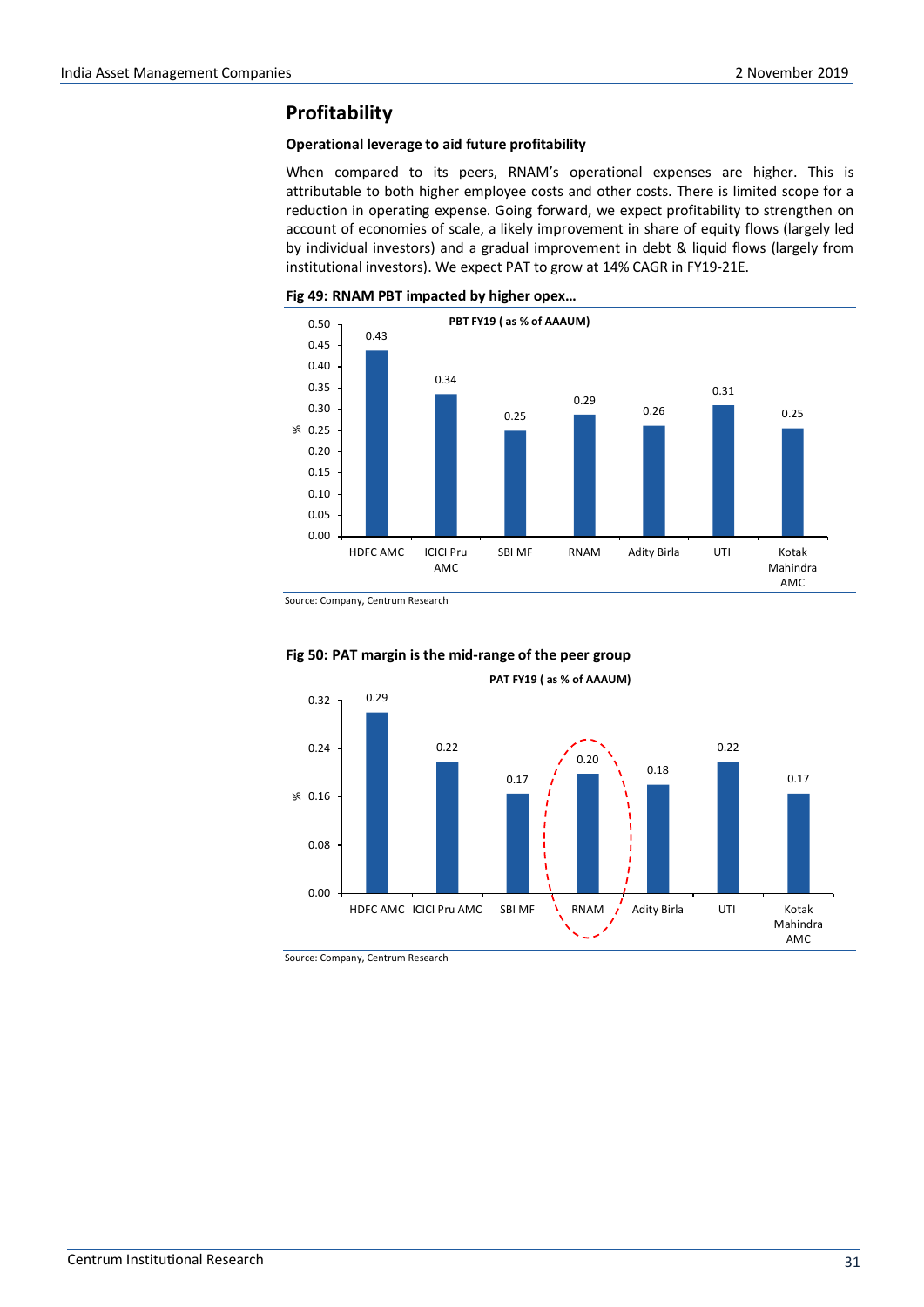#### **Scheme performance**





Source: Company, Centrum Research



Fund

Nippon India Short-term

Nippon India Credit Risk Fund Nippon India Floating Rate

Source: Company, Centrum Research

-1.00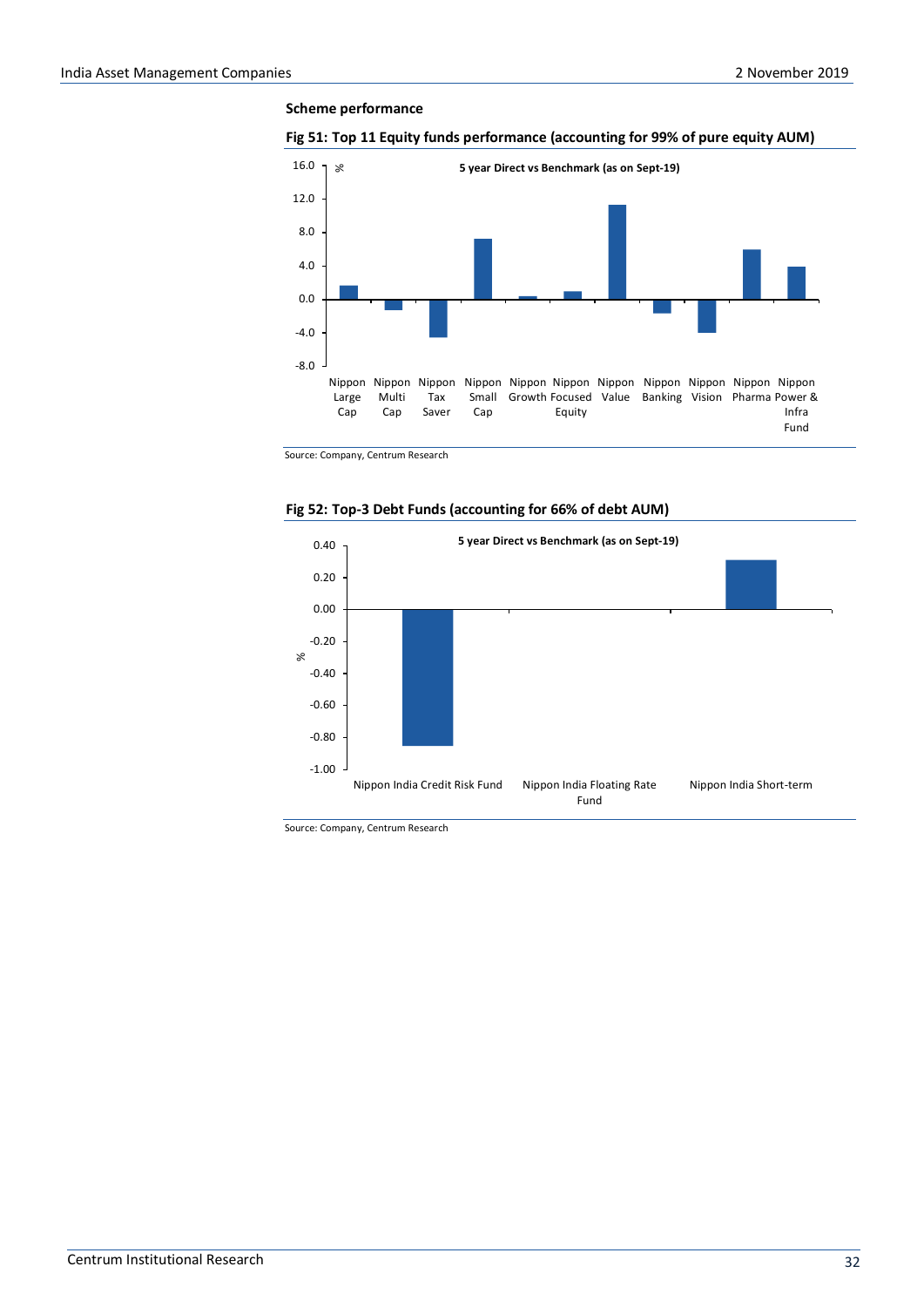## **Management Team**

**CEO:** Mr. Sundeep Sikka is the Executive Director & Chief Executive Officer of Reliance Nippon Life Asset Management Limited (RNAM). Sundeep has held both Vice-Chairman and Chairman positions of the industry body AMFI (Association of Mutual Funds in India). Sundeep joined RNAM in 2003, and has handled various positions through which he has been instrumental in building domestic and international operations of the company.

**CFO:** Prateek Jain has over 16 years of experience in finance. Prior to RNAM, he worked with AIG Global Asset Management Company as CFO & Head - Risk Management. He has also been associated with organizations such as Howden Insurance Brokers India Pvt Ltd. and ICICI Lombard General Insurance Company Ltd.

**CIO - Equity Investments:** Manish Gunwani is CIO - Equity Investments at Nippon India Mutual Fund. Manish graduated from IIT Chennai with a B.Tech and has a Post Graduate Diploma in Management from IIM Bangalore. Manish has over 21 years of work experience primarily in equities spanning roles in equity research and fund management. He has also co-founded a technology company in the document management space.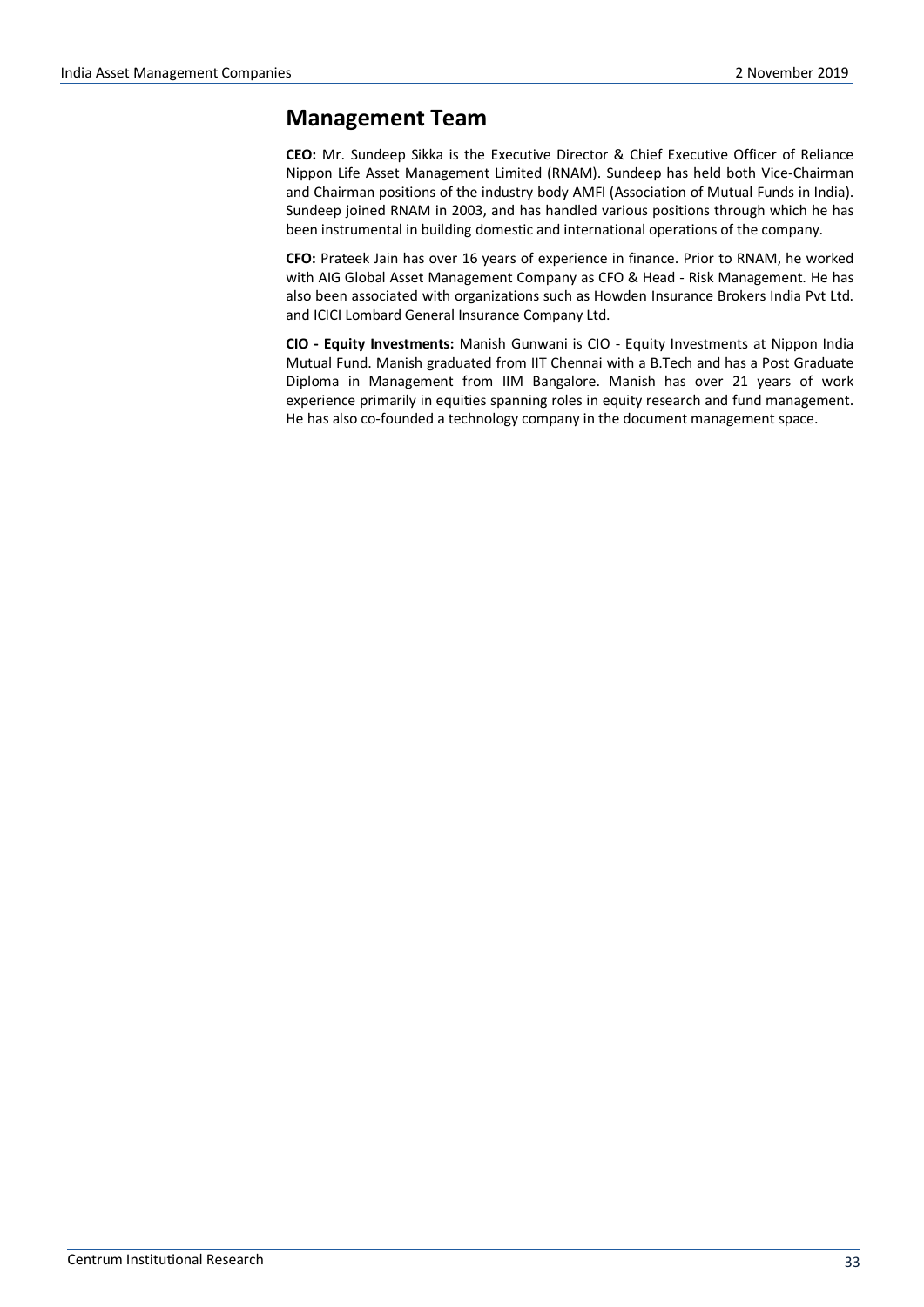## **Key Risks to our thesis**

**Reduction in financial savings rate:** Indian households have increasingly been inclined towards financial savings in the recent past. Net financial savings as % of net household savings increased to 38% as of FY18, up from 31% in FY12. This has helped sustain flows into financial assets, despite a general decrease in the savings rate in the economy. Gross savings to GDP ratio has declined to 30% as of FY18, from 34% as of FY12. Erosion in the financial savings rate, triggered by outperformance of physical assets (gold / real estate) or underperformance of financial assets, or a general decrease in savings in the economy, pose a risk to our thesis.

**Brand:** There is an expectation of improved debt & liquid inflows over the near-medium term from domestic and offshore corporates post the acquisition by Nippon Life. If debt & liquid inflows do not improve materially over this tenure, it could pose a risk to our thesis.

**Scheme underperformance:** Inflows within the schemes are dependent on performance compared to benchmarks. Underperformance within the top schemes could lead to higher redemption and lower AUM growth, which would dent yields and profitability.

**Extended bear market scenario:** RNAM's business is closely linked to the performance of debt and equity capital markets. Any prolonged underperformance of the capital markets may result in weakness in operational performance for the AMC.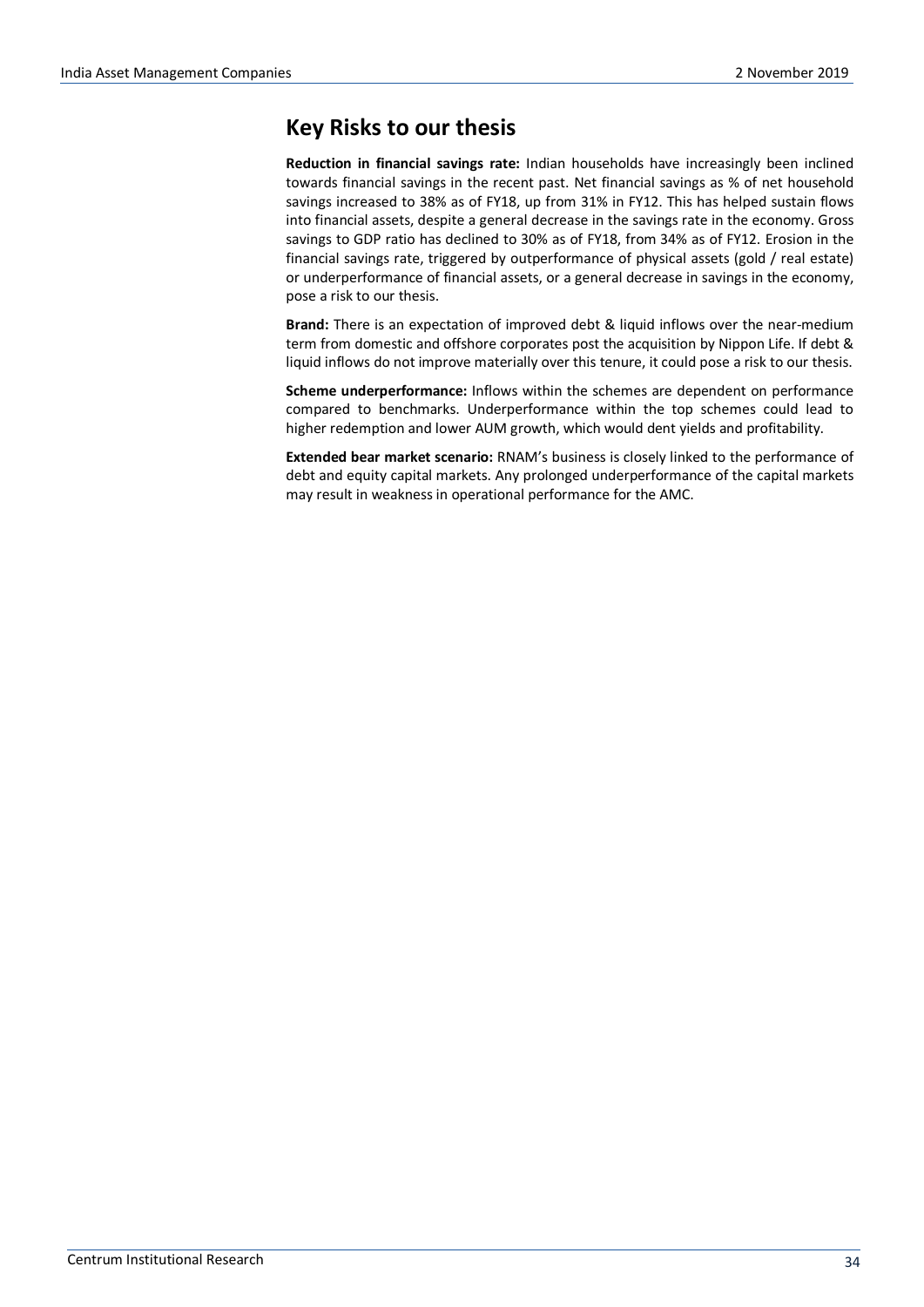## **Valuation**

We value RNAM using Multiple approach. We value RNAM at 40.8x FY21E EPS to arrive at our TP of Rs 421 / share.





Source: Company, Centrum Research Estimates

#### **Fig 54: Key Assumptions**

| Growth  | <b>FY20E</b> | <b>FY21E</b> |
|---------|--------------|--------------|
| Equity  | $-4.6$       | 10.7         |
| Debt    | $-9.8$       | 15.0         |
| Liquid  | $-31.5$      | 17.1         |
| Others  | 44.7         | 25.3         |
| Overall | $-7.0$       | 15.0         |
| Yields  |              |              |
| Equity  | 0.96%        | 0.96%        |
| Debt    | 0.50%        | 0.50%        |
| Liquid  | 0.12%        | 0.12%        |
| Others  | 0.17%        | 0.17%        |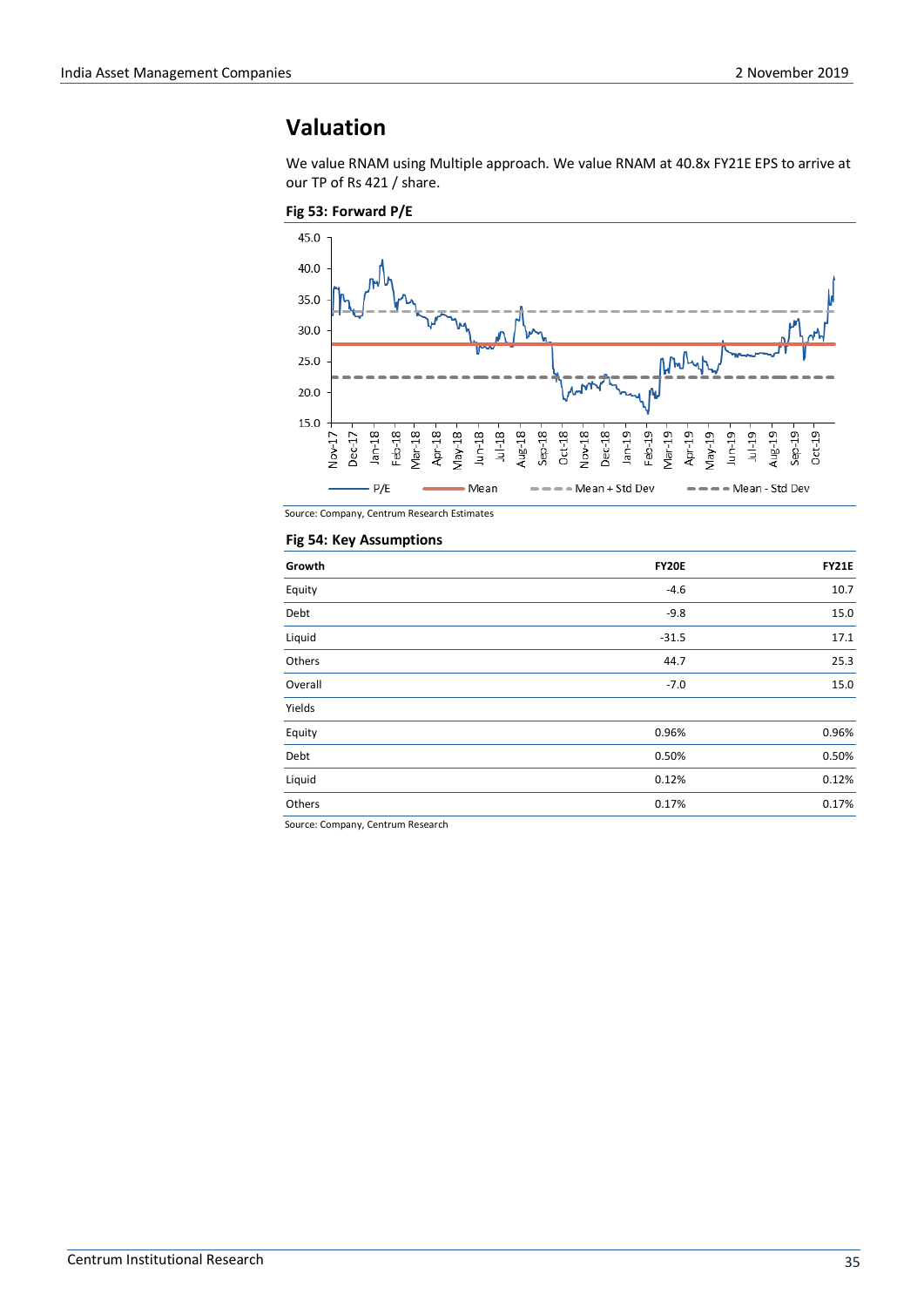#### India Asset Management Companies 2 November 2019

| <b>P&amp;L</b>                      |             |             |             |              |              |
|-------------------------------------|-------------|-------------|-------------|--------------|--------------|
| YE March (Rs mn)                    | <b>FY17</b> | <b>FY18</b> | <b>FY19</b> | <b>FY20E</b> | <b>FY21E</b> |
| <b>Revenue from Operations</b>      | 13,075      | 15,918      | 14,786      | 13,014       | 14,661       |
| <b>Investment Management Fees</b>   | 12,676      | 15,526      | 14,464      | 12,730       | 14,342       |
| PMS and Advisory Fees               | 399         | 392         | 322         | 283          | 319          |
| <b>Expenses</b>                     | 8,545       | 10,930      | 9,497       | 8,102        | 7,747        |
| <b>Fees and Commission</b>          | 2,594       | 3,105       | 2,583       | 668          | 256          |
| EBE                                 | 1,957       | 2,572       | 2,935       | 3,785        | 3,585        |
| Depreciation                        | 77          | 85          | 101         | 308          | 320          |
| Other Expenses                      | 3,917       | 5,168       | 3,878       | 3,340        | 3,585        |
| <b>Core Operating Income</b>        | 4,530       | 4,988       | 5,290       | 4,912        | 6,915        |
| Other Income                        | 1,284       | 1,569       | 1,713       | 1,431        | 1,530        |
| Exceptional Item : Impairment of FI | 0           | 0           | $\Omega$    | 0            | $\Omega$     |
| <b>PBT</b>                          | 5,814       | 6,556       | 7,002       | 6,343        | 8,445        |
| Tax                                 | 1,794       | 1,984       | 2,132       | 1,510        | 2,128        |
| <b>PAT</b>                          | 4,020       | 4,572       | 4,871       | 4,832        | 6,317        |
| <b>Dividend</b>                     | 2,981       | 4,420       | 5,165       | 4,349        | 5,685        |
| <b>Retained Earnings</b>            | 1,039       | 153         | -294        | 483          | 632          |

| Growth ratios (%)                 |             |             |             |              |              |
|-----------------------------------|-------------|-------------|-------------|--------------|--------------|
| <b>YE March</b>                   | <b>FY17</b> | <b>FY18</b> | <b>FY19</b> | <b>FY20E</b> | <b>FY21E</b> |
| <b>AUM</b>                        | 23.3        | 24.4        | 1.3         | (7.0)        | 15.0         |
| <b>Revenue from Operations</b>    | 12.3        | 21.7        | (7.1)       | (12.0)       | 12.7         |
| EBE                               | (3.0)       | 31.5        | 14.1        | 29.0         | (5.3)        |
| PAT                               | 8.5         | 13.7        | 6.5         | (0.8)        | 30.7         |
| <b>Profitability Ratios (%)</b>   |             |             |             |              |              |
| Yield on AUM                      | 0.69        | 0.67        | 0.62        | 0.58         | 0.57         |
| Yield on Investments              | 8.43        | 8.04        | 8.15        | 6.20         | 6.40         |
| EBE / Core Revenue                | 15.0        | 16.2        | 19.8        | 29.1         | 24.5         |
| Operating Income/ Core Revenue    | 34.6        | 31.3        | 35.8        | 37.7         | 47.2         |
| Other Income / Core Revenue       | 9.8         | 9.9         | 11.6        | 11.0         | 10.4         |
| Effective tax rate                | 30.8        | 30.3        | 30.4        | 23.8         | 25.2         |
| PAT Margin                        | 30.7        | 28.7        | 32.9        | 37.1         | 43.1         |
| <b>ROE</b>                        | 21.5        | 20.5        | 19.5        | 18.6         | 23.8         |
| <b>ROAAUM</b>                     | 0.21        | 0.19        | 0.20        | 0.22         | 0.25         |
| DuPont analysis (%)               |             |             |             |              |              |
| <b>Revenue from Operations</b>    | 0.69        | 0.67        | 0.62        | 0.58         | 0.57         |
| <b>Investment Management Fees</b> | 0.67        | 0.66        | 0.60        | 0.57         | 0.56         |
| PMS and Advisory Fees             | 0.02        | 0.02        | 0.01        | 0.01         | 0.01         |
| <b>Expenses</b>                   | 0.45        | 0.46        | 0.40        | 0.36         | 0.30         |
| <b>Fees and Commission</b>        | 0.14        | 0.13        | 0.11        | 0.03         | 0.01         |
| EBE                               | 0.10        | 0.11        | 0.12        | 0.17         | 0.14         |
| Depreciation                      | 0.00        | 0.00        | 0.00        | 0.01         | 0.01         |
| <b>Other Expenses</b>             | 0.21        | 0.22        | 0.16        | 0.15         | 0.14         |
| <b>Core Operating Income</b>      | 0.24        | 0.21        | 0.22        | 0.22         | 0.27         |
| Other Income                      | 0.07        | 0.07        | 0.07        | 0.06         | 0.06         |
| PBT                               | 0.31        | 0.28        | 0.29        | 0.28         | 0.33         |
| Tax                               | 0.09        | 0.08        | 0.09        | 0.07         | 0.08         |
| PAT                               | 0.21        | 0.19        | 0.20        | 0.22         | 0.25         |

| <b>Balance sheet</b>                |             |             |             |              |              |
|-------------------------------------|-------------|-------------|-------------|--------------|--------------|
| YE March (Rs mn)                    | <b>FY17</b> | <b>FY18</b> | <b>FY19</b> | <b>FY20E</b> | <b>FY21E</b> |
| <b>Share Capital</b>                | 115         | 6,120       | 6,120       | 6,120        | 6,120        |
| <b>Reserves and Surplus</b>         | 20,186      | 18,187      | 19,580      | 20,063       | 20,695       |
| <b>Net Worth</b>                    | 20,301      | 24,307      | 25,700      | 26,183       | 26,815       |
| <b>Trade Payables</b>               | 1,135       | 1,329       | 474         | 505          | 495          |
| <b>Employee Benefit</b>             | 216         | 297         | 435         | 467          | 393          |
| Others                              | 772         | 1,249       | 1,150       | 1,035        | 931          |
| <b>Total Liabilities and Equity</b> | 22,423      | 27,182      | 27,758      | 28,190       | 28,634       |
| Cash and Bank                       | 471         | 6,091       | 5,428       | 5,428        | 5,428        |
| Investment                          | 11,444      | 9,934       | 12,900      | 14,173       | 14,382       |
| <b>Fixed Asset</b>                  | 2,520       | 2,603       | 2,568       | 2,671        | 2,804        |
| Loans                               | 4,262       | 4,246       | 3,696       | 3,696        | 3,696        |
| Receivables                         | 432         | 404         | 1,026       | 463          | 482          |
| Others                              | 3,294       | 3,905       | 2,141       | 1,759        | 1,842        |
| <b>Total Assets</b>                 | 22,423      | 27,182      | 27,758      | 28,190       | 28,634       |

#### **AUM Breakup % of AAAUM**

| <b>AUIVI DI CARUP 70 UI AAAUIVI</b> |             |             |             |              |              |
|-------------------------------------|-------------|-------------|-------------|--------------|--------------|
| <b>YE March</b>                     | <b>FY17</b> | <b>FY18</b> | <b>FY19</b> | <b>FY20E</b> | <b>FY21E</b> |
| Equity                              | 28.0        | 36.0        | 39.0        | 40.0         | 38.5         |
| Debt                                | 47.0        | 40.0        | 33.0        | 32.0         | 32.0         |
| Liquid                              | 19.0        | 19.0        | 19.0        | 14.0         | 14.3         |
| Others                              | 6.0         | 5.0         | 9.0         | 14.0         | 15.3         |
|                                     |             |             |             |              |              |

| <b>Growth % basis AAAUM</b> |             |             |             |              |              |  |  |
|-----------------------------|-------------|-------------|-------------|--------------|--------------|--|--|
| <b>YE March</b>             | <b>FY17</b> | <b>FY18</b> | <b>FY19</b> | <b>FY20E</b> | <b>FY21E</b> |  |  |
| Equity                      | 15.1        | 59.9        | 9.7         | $-4.6$       | 10.7         |  |  |
| Debt                        | 20.7        | 5.8         | $-16.5$     | $-9.8$       | 15.0         |  |  |
| Liquid                      | 6.5         | 24.4        | 1.3         | $-31.5$      | 17.1         |  |  |
| Others                      | 639.7       | 3.6         | 82.3        | 44.7         | 25.3         |  |  |
|                             |             |             |             |              |              |  |  |

| <b>Valuations</b>  |             |             |             |              |              |  |  |
|--------------------|-------------|-------------|-------------|--------------|--------------|--|--|
| <b>YE March</b>    | <b>FY17</b> | <b>FY18</b> | <b>FY19</b> | <b>FY20E</b> | <b>FY21E</b> |  |  |
| EPS (Rs)           | 349.0       | 7.5         | 8.0         | 7.9          | 10.3         |  |  |
| DPS (Rs)           | 258.8       | 7.2         | 8.4         | 7.1          | 9.3          |  |  |
| BVPS (Rs)          | 1762.2      | 39.7        | 42.0        | 42.8         | 43.8         |  |  |
| Dividend Yield (%) |             | 2.6         | 4.2         | 3.0          | 2.6          |  |  |
| P/E(x)             |             | 36.8        | 25.1        | 29.9         | 35.1         |  |  |
| P/B(x)             |             | 6.9         | 4.8         | 5.5          | 8.3          |  |  |

Source: Company, Centrum Research estimates

Source: Company, Centrum Research estimates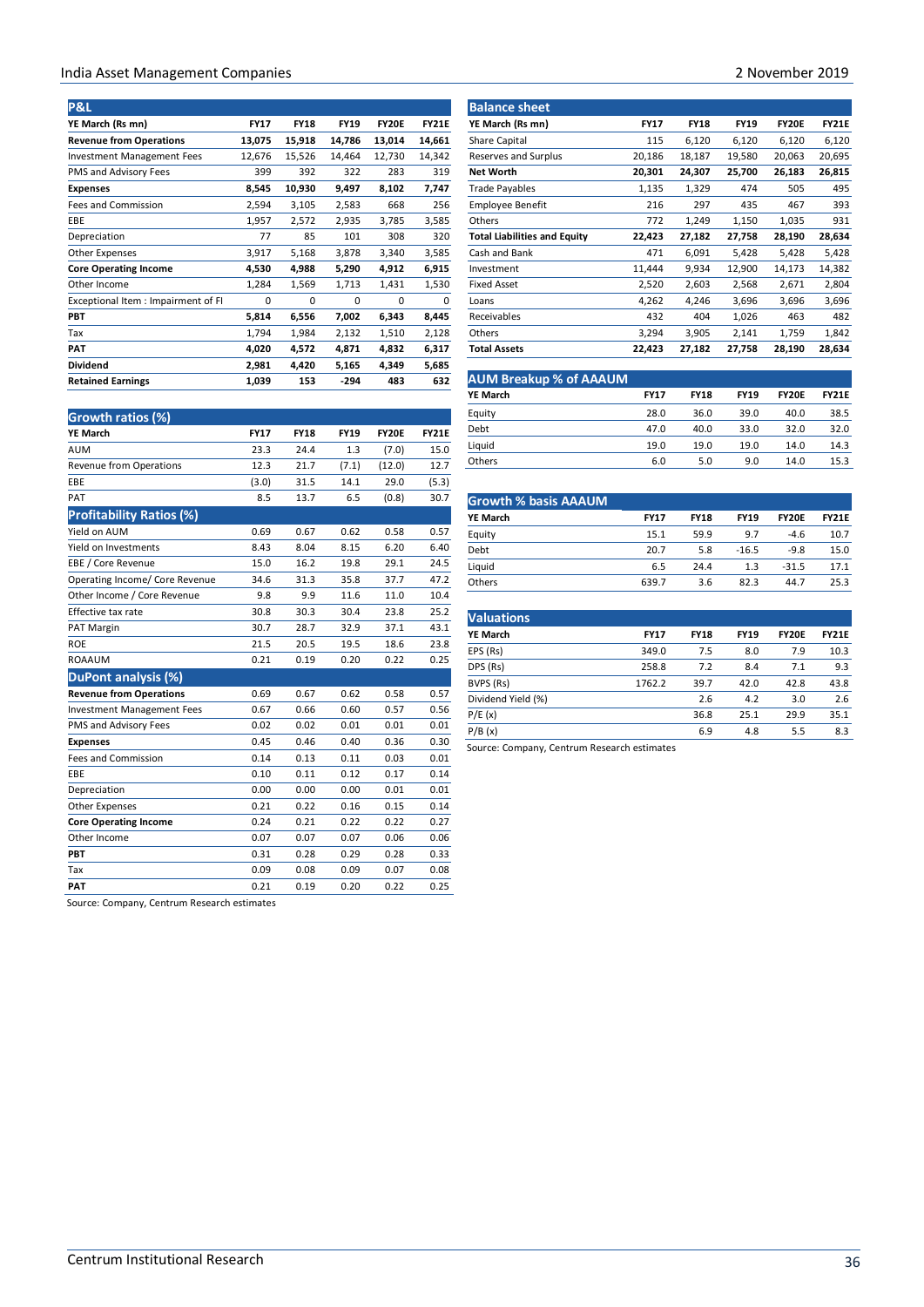#### **FY19 Dupont Analysis: Top 7 AMCs**

The Dupont analysis for the peer group summarising the break-up of its unit profitability is tabulated below. HDFC AMC has the second highest RoE among the top 7 AMCs. It has consistently delivered RoE > 30% in the FY13-19 period. HDFC AMC's superior profitability is clearly evident from the table below.

#### **Fig 55: DuPont**

| <b>Dupont</b>                     | <b>HDFC AMC</b> | <b>ICICI Pru AMC</b> | UTI  | <b>RNAM</b> | <b>Birla</b> | <b>SBI MF</b> | Kotak Mahindra<br><b>AMC</b> |
|-----------------------------------|-----------------|----------------------|------|-------------|--------------|---------------|------------------------------|
| <b>Revenue from Operations</b>    | 0.59            | 0.62                 | 0.52 | 0.59        | 0.53         | 0.58          | 0.47                         |
| <b>Investment Management Fees</b> | 0.59            | 0.57                 | 0.51 | 0.57        | 0.49         | 0.56          | 0.40                         |
| PMS and Advisory Fees             | 0.01            | 0.05                 | 0.00 | 0.02        | 0.04         | 0.02          | 0.07                         |
| <b>Expenses</b>                   | 0.21            | 0.31                 | 0.32 | 0.38        | 0.30         | 0.35          | 0.23                         |
| EBE                               | 0.06            | 0.08                 | 0.17 | 0.12        | 0.11         | 0.08          | 0.07                         |
| Depreciation                      | 0.00            | 0.01                 | 0.01 | 0.00        | 0.01         | 0.01          | 0.01                         |
| Other Expenses                    | 0.14            | 0.22                 | 0.14 | 0.26        | 0.19         | 0.26          | 0.16                         |
| <b>Core Operating Income</b>      | 0.38            | 0.31                 | 0.19 | 0.21        | 0.23         | 0.22          | 0.24                         |
| Other Income                      | 0.06            | 0.02                 | 0.12 | 0.07        | 0.03         | 0.03          | 0.02                         |
| <b>PBT</b>                        | 0.43            | 0.34                 | 0.31 | 0.29        | 0.26         | 0.25          | 0.25                         |
| Tax                               | 0.14            | 0.12                 | 0.09 | 0.09        | 0.08         | 0.08          | 0.09                         |
| <b>PAT</b>                        | 0.29            | 0.22                 | 0.22 | 0.20        | 0.18         | 0.17          | 0.17                         |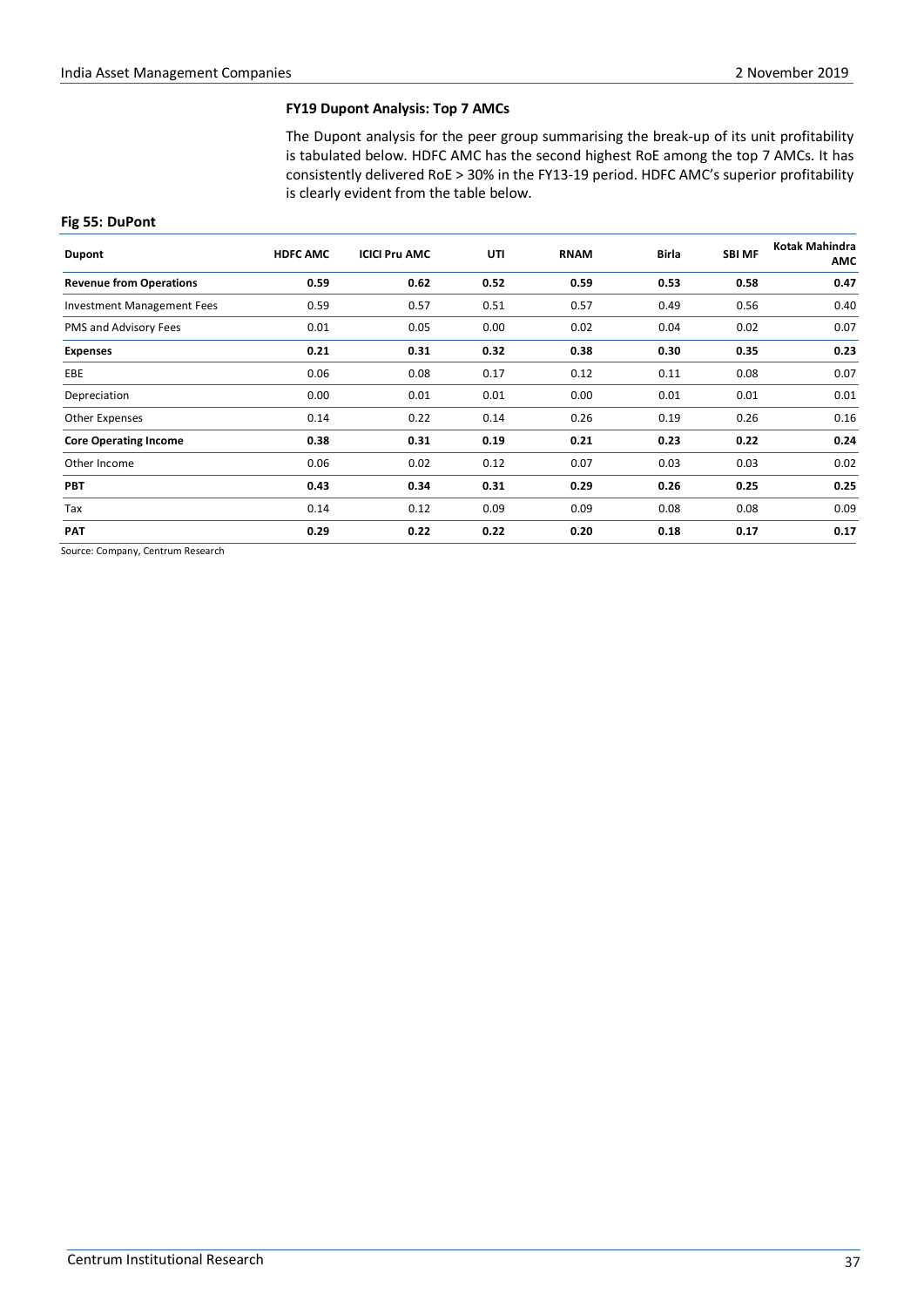#### **Disclaimer**

Centrum Broking Limited ("Centrum") is a full-service, Stock Broking Company and a member of The Stock Exchange, Mumbai (BSE) and National Stock Exchange of India Ltd. (NSE). Our holding company, Centrum Capital Ltd, is an investment banker and an underwriter of securities. As a group Centrum has Investment Banking, Advisory and other business relationships with a significant percentage of the companies covered by our Research Group. Our research professionals provide important inputs into the Group's Investment Banking and other business selection processes.

Recipients of this report should assume that our Group is seeking or may seek or will seek Investment Banking, advisory, project finance or other businesses and may receive commission, brokerage, fees or other compensation from the company or companies that are the subject of this material/report. Our Company and Group companies and their officers, directors and employees, including the analysts and others involved in the preparation or issuance of this material and their dependants, may on the date of this report or from, time to time have "long" or "short" positions in, act as principal in, and buy or sell the securities or derivatives thereof of companies mentioned herein. Centrum or its affiliates do not own 1% or more in the equity of this company Our sales people, dealers, traders and other professionals may provide oral or written market commentary or trading strategies to our clients that reflect opinions that are contrary to the opinions expressed herein, and our proprietary trading and investing businesses may make investment decisions that are inconsistent with the recommendations expressed herein. We may have earlier issued or may issue in future reports on the companies covered herein with recommendations/ information inconsistent or different those made in this report. In reviewing this document, you should be aware that any or all of the foregoing, among other things, may give rise to or potential conflicts of interest. We and our Group may rely on information barriers, such as "Chinese Walls" to control the flow of information contained in one or more areas within us, or other areas, units, groups or affiliates of Centrum. Centrum or its affiliates do not make a market in the security of the company for which this report or any report was written. Further, Centrum or its affiliates did not make a market in the subject company's securities at the time that the research report was published.

This report is for information purposes only and this document/material should not be construed as an offer to sell or the solicitation of an offer to buy, purchase or subscribe to any securities, and neither this document nor anything contained herein shall form the basis of or be relied upon in connection with any contract or commitment whatsoever. This document does not solicit any action based on the material contained herein. It is for the general information of the clients of Centrum. Though disseminated to clients simultaneously, not all clients may receive this report at the same time. Centrum will not treat recipients as clients by virtue of their receiving this report. It does not constitute a personal recommendation or take into account the particular investment objectives, financial situations, or needs of individual clients. Similarly, this document does not have regard to the specific investment objectives, financial situation/circumstances and the particular needs of any specific person who may receive this document. The securities discussed in this report may not be suitable for all investors. The securities described herein may not be eligible for sale in all jurisdictions or to all categories of investors. The countries in which the companies mentioned in this report are organized may have restrictions on investments, voting rights or dealings in securities by nationals of other countries. The appropriateness of a particular investment or strategy will depend on an investor's individual circumstances and objectives. Persons who may receive this document should consider and independently evaluate whether it is suitable for his/ her/their particular circumstances and, if necessary, seek professional/financial advice. Any such person shall be responsible for conducting his/her/their own investigation and analysis of the information contained or referred to in this document and of evaluating the merits and risks involved in the securities forming the subject matter of this document.

The projections and forecasts described in this report were based upon a number of estimates and assumptions and are inherently subject to significant uncertainties and contingencies. Projections and forecasts are necessarily speculative in nature, and it can be expected that one or more of the estimates on which the projections and forecasts were based will not materialize or will vary significantly from actual results, and such variances will likely increase over time. All projections and forecasts described in this report have been prepared solely by the authors of this report independently of the Company. These projections and forecasts were not prepared with a view toward compliance with published guidelines or generally accepted accounting principles. No independent accountants have expressed an opinion or any other form of assurance on these projections or forecasts. You should not regard the inclusion of the projections and forecasts described herein as a representation or warranty by or on behalf of the Company, Centrum, the authors of this report or any other person that these projections or forecasts or their underlying assumptions will be achieved. For these reasons, you should only consider the projections and forecasts described in this report after carefully evaluating all of the information in this report, including the assumptions underlying such projections and forecasts.

The price and value of the investments referred to in this document/material and the income from them may go down as well as up, and investors may realize losses on any investments. Past performance is not a guide for future performance. Future returns are not guaranteed and a loss of original capital may occur. Actual results may differ materially from those set forth in projections. Forward-looking statements are not predictions and may be subject to change without notice. Centrum does not provide tax advice to its clients, and all investors are strongly advised to consult regarding any potential investment. Centrum and its affiliates accept no liabilities for any loss or damage of any kind arising out of the use of this report. Foreign currencies denominated securities are subject to fluctuations in exchange rates that could have an adverse effect on the value or price of or income derived from the investment. In addition, investors in securities such as ADRs, the value of which are influenced by foreign currencies effectively assume currency risk. Certain transactions including those involving futures, options, and other derivatives as well as non-investment-grade securities give rise to substantial risk and are not suitable for all investors. Please ensure that you have read and understood the current risk disclosure documents before entering into any derivative transactions.

This report/document has been prepared by Centrum, based upon information available to the public and sources, believed to be reliable. No representation or warranty, express or implied is made that it is accurate or complete. Centrum has reviewed the report and, in so far as it includes current or historical information, it is believed to be reliable, although its accuracy and completeness cannot be guaranteed. The opinions expressed in this document/material are subject to change without notice and have no obligation to tell you when opinions or information in this report change.

This report or recommendations or information contained herein do/does not constitute or purport to constitute investment advice in publicly accessible media and should not be reproduced, transmitted or published by the recipient. The report is for the use and consumption of the recipient only. This publication may not be distributed to the public used by the public media without the express written consent of Centrum. This report or any portion hereof may not be printed, sold or distributed without the written consent of Centrum.

The distribution of this document in other jurisdictions may be restricted by law, and persons into whose possession this document comes should inform themselves about, and observe, any such restrictions. Neither Centrum nor its directors, employees, agents or representatives shall be liable for any damages whether direct or indirect, incidental, special or consequential including lost revenue or lost profits that may arise from or in connection with the use of the information.

This document does not constitute an offer or invitation to subscribe for or purchase or deal in any securities and neither this document nor anything contained herein shall form the basis of any contract or commitment whatsoever. This document is strictly confidential and is being furnished to you solely for your information, may not be distributed to the press or other media and may not be reproduced or redistributed to any other person. The distribution of this report in other jurisdictions may be restricted by law and persons into whose possession this report comes should inform themselves about, and observe any such restrictions. By accepting this report, you agree to be bound by the fore going limitations. No representation is made that this report is accurate or complete.

The opinions and projections expressed herein are entirely those of the author and are given as part of the normal research activity of Centrum Broking and are given as of this date and are subject to change without notice. Any opinion estimate or projection herein constitutes a view as of the date of this report and there can be no assurance that future results or events will be consistent with any such opinions, estimate or projection.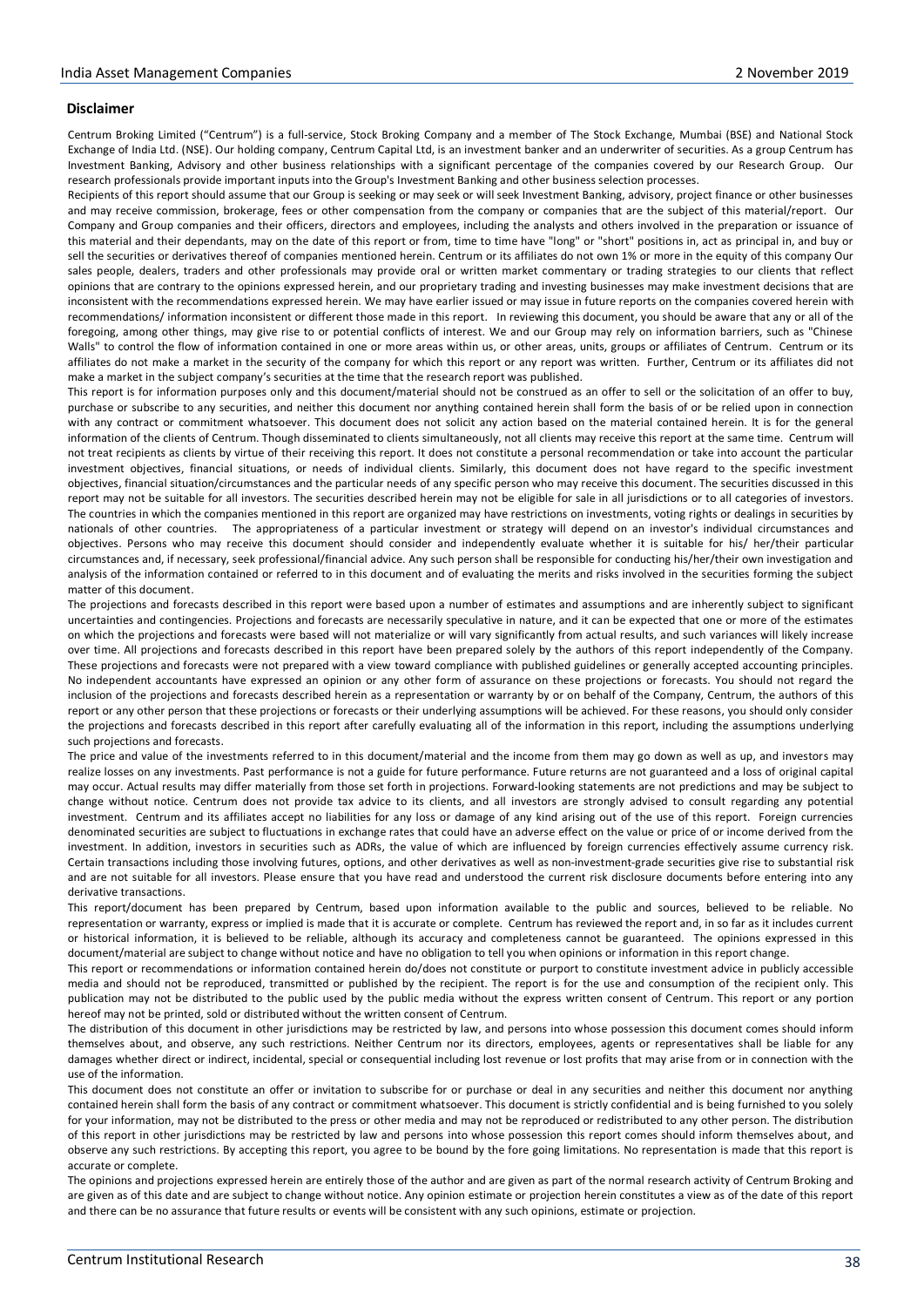#### India Asset Management Companies 2 November 2019

This document has not been prepared by or in conjunction with or on behalf of or at the instigation of, or by arrangement with the company or any of its directors or any other person. Information in this document must not be relied upon as having been authorized or approved by the company or its directors or any other person. Any opinions and projections contained herein are entirely those of the authors. None of the company or its directors or any other person accepts any liability whatsoever for any loss arising from any use of this document or its contents or otherwise arising in connection therewith.

Centrum and its affiliates have not managed or co-managed a public offering for the subject company in the preceding twelve months. Centrum and affiliates have not received compensation from the companies mentioned in the report during the period preceding twelve months from the date of this report for service in respect of public offerings, corporate finance, debt restructuring, investment banking or other advisory services in a merger/acquisition or some other sort of specific transaction.

As per the declarations given by them, Mr. Cyrus Dadabhoy, Mr. Gaurav Jani & Mr. Rahul Nandwani, research analyst and and/or any of their family members do not serve as an officer, director or any way connected to the company/companies mentioned in this report. Further, as declared by them, they are not received any compensation from the above companies in the preceding twelve months. They do not hold any shares by them or through their relatives or in case if holds the shares then will not to do any transactions in the said scrip for 30 days from the date of release such report. Our entire research professionals are our employees and are paid a salary. They do not have any other material conflict of interest of the research analyst or member of which the research analyst knows of has reason to know at the time of publication of the research report or at the time of the public appearance.

While we would endeavour to update the information herein on a reasonable basis, Centrum, its associated companies, their directors and employees are under no obligation to update or keep the information current. Also, there may be regulatory, compliance or other reasons that may prevent Centrum from doing so.

Non-rated securities indicate that rating on a particular security has been suspended temporarily and such suspension is in compliance with applicable regulations and/or Centrum policies, in circumstances where Centrum is acting in an advisory capacity to this company, or any certain other circumstances. This report is not directed to, or intended for distribution to or use by, any person or entity who is a citizen or resident of or located in any locality, state, country or other jurisdiction where such distribution, publication, availability or use would be contrary to law or regulation or which would subject Centrum Broking Limited or its group companies to any registration or licensing requirement within such jurisdiction. Specifically, this document does not constitute an offer to or solicitation to any U.S. person for the purchase or sale of any financial instrument or as an official confirmation of any transaction to any U.S. person unless otherwise stated, this message should not be construed as official confirmation of any transaction. No part of this document may be distributed in Canada or used by private customers in United Kingdom. The information contained herein is not intended for publication or distribution or circulation in any manner whatsoever and any unauthorized reading, dissemination, distribution or copying of this communication is prohibited unless otherwise expressly authorized. Please ensure that you have read "Risk Disclosure Document for Capital Market and Derivatives Segments" as prescribed by Securities and Exchange Board of India before investing in Indian Securities Market.

#### **Ratings definitions**

*Our ratings denote the following 12-month forecast returns:* 

Buy – the stock is expected to return above 15%.

Add – the stock is expected to return 5-15%.

Reduce – the stock is expected to deliver -5-+5% returns.

Sell – the stock is expected to deliver <-5% returns.



Source: Bloomberg